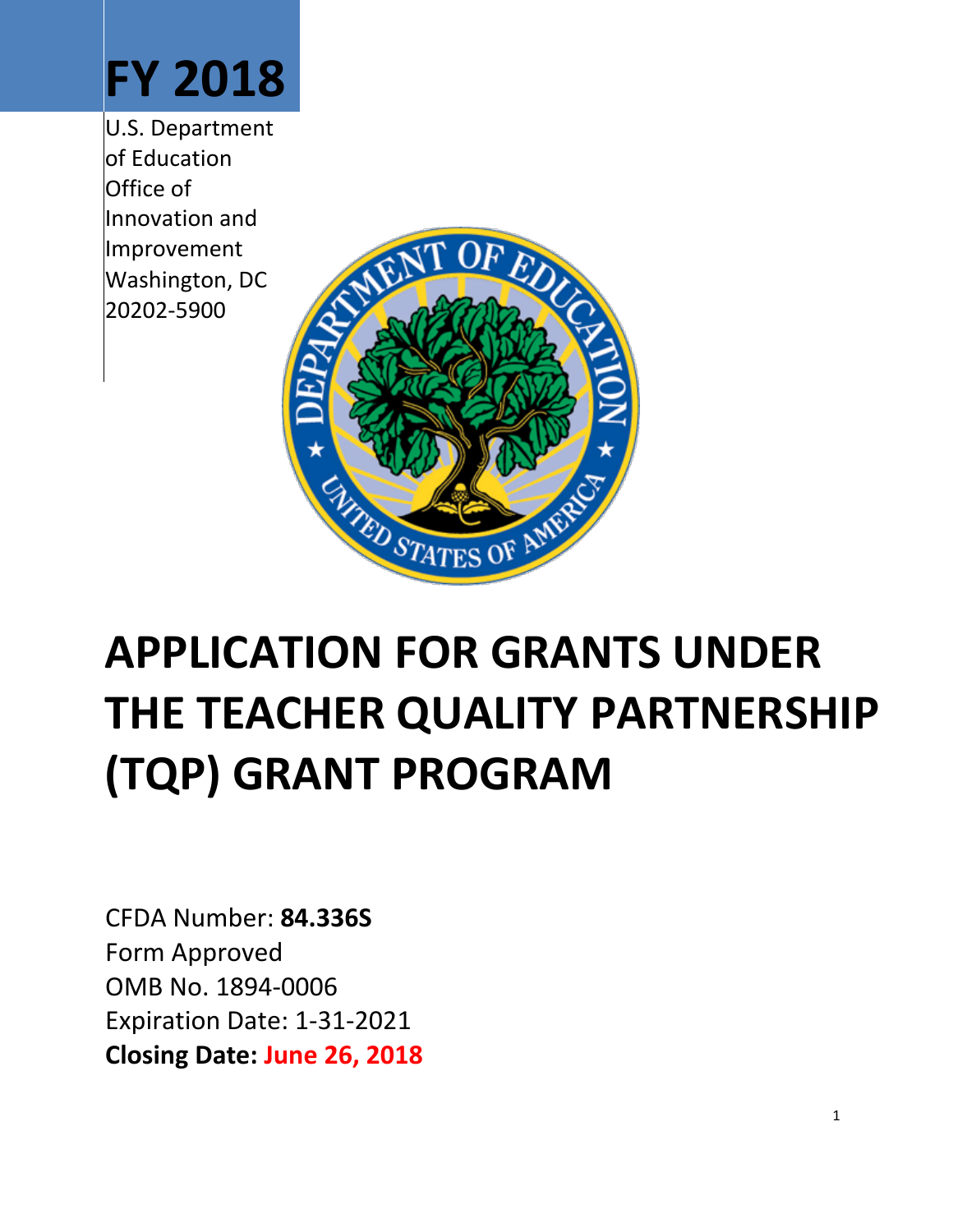# Table of Contents

| $\mathbf{I}$ . |           | <b>Program Overview</b>                                                                                                             | 4 |
|----------------|-----------|-------------------------------------------------------------------------------------------------------------------------------------|---|
| II.            |           |                                                                                                                                     |   |
| Ш.             |           |                                                                                                                                     |   |
|                |           |                                                                                                                                     |   |
| IV.            |           |                                                                                                                                     |   |
|                |           |                                                                                                                                     |   |
|                |           |                                                                                                                                     |   |
|                |           |                                                                                                                                     |   |
|                |           |                                                                                                                                     |   |
|                |           |                                                                                                                                     |   |
|                | Α.        |                                                                                                                                     |   |
|                | <b>B.</b> |                                                                                                                                     |   |
|                | C.        |                                                                                                                                     |   |
|                | D.        |                                                                                                                                     |   |
|                |           | $\mathbf{v}$ and $\mathbf{v}$ and $\mathbf{v}$ and $\mathbf{v}$ and $\mathbf{v}$ and $\mathbf{v}$ and $\mathbf{v}$ and $\mathbf{v}$ |   |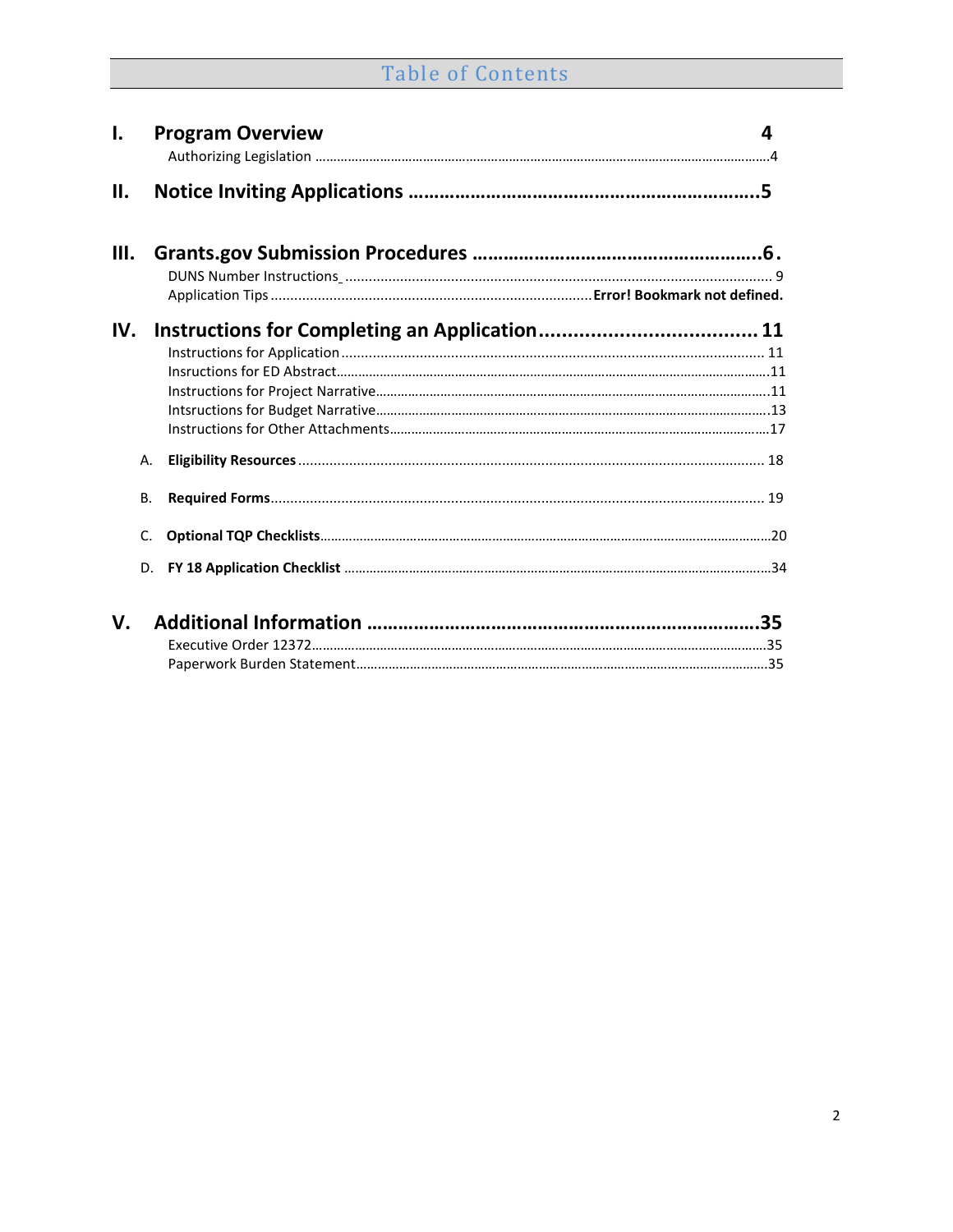# **READY to APPLY**?

Before you begin completing your FY 2018 TQP application, make sure you've completed the following steps.

- Have your downloaded and reivewed the FY 18 TQP NIA?
- Have you downloaded the Common Instructions for Applicants to Department of Education Discretionary Grant Programs, published in the Federal Register on May 11, 2018 (83 FR 22036) or at or at [https://www.gpo.gov/fdsys/pkg/FR-](https://www.gpo.gov/fdsys/pkg/FR-2018-05-11/html/2018-10124.htm)[2018-05-11/html/2018-10124.htm](https://www.gpo.gov/fdsys/pkg/FR-2018-05-11/html/2018-10124.htm)
- Have you downloaded and reviewed the FY 18 TQP Application Package?
- Have you downloaded and reviewed the TQP FAQ document?
- Have your reviewed the instructions for electronic submission of your application?

If you answered **"YES"** to each of the above questions, you're ready to begin working on your application.

# **Best Wishes from the TQP Team!**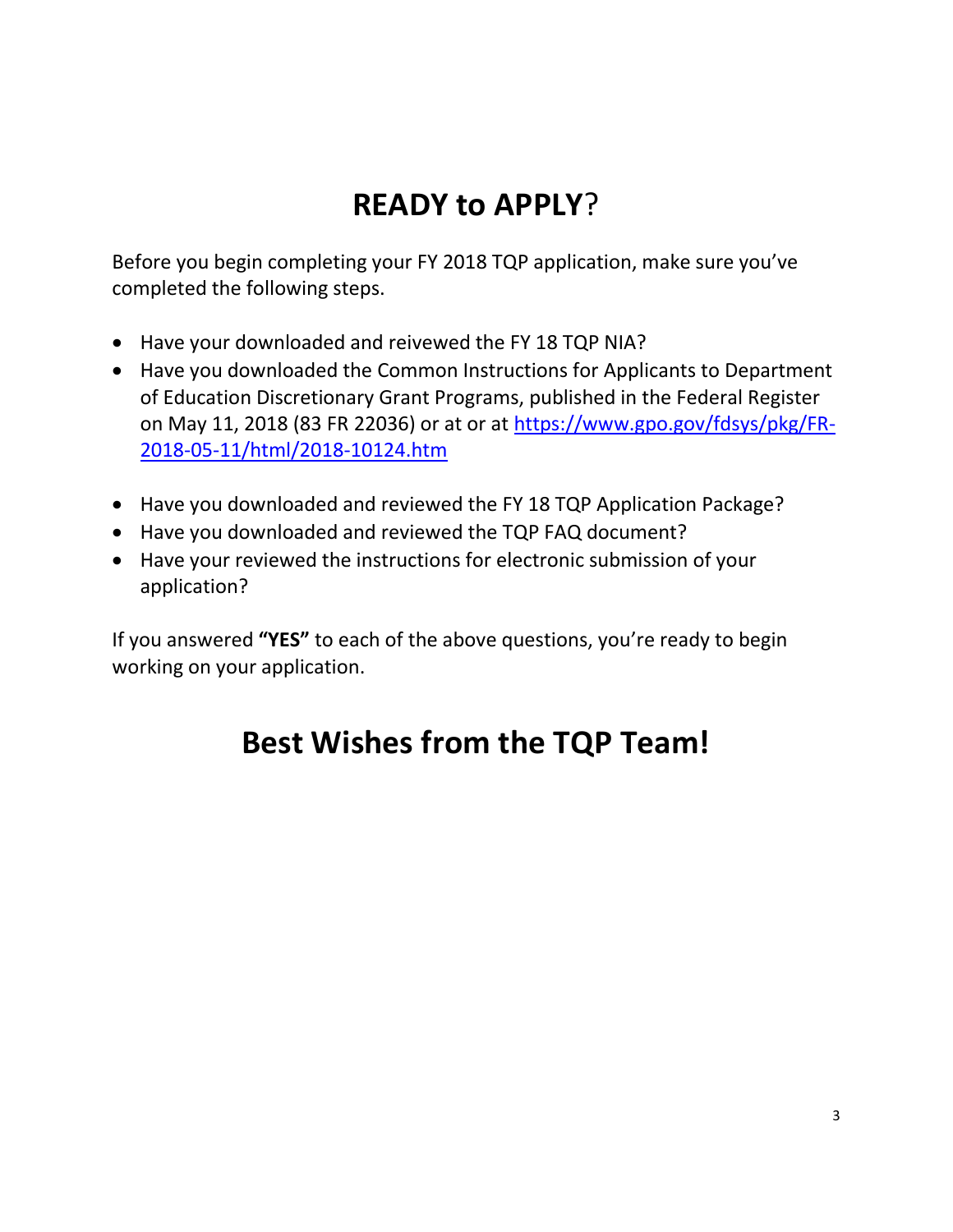#### I. Program Overview

<span id="page-3-0"></span>**Program Office:** Office of Innovation and Improvement (OII) **Grant Name:** Teacher Quality Partnership (TQP) **CFDA Number:** 84.336S **Grant Type:** Discretionary/Competitive Grant

**Purpose of Program**: The purposes of the TQP program are to improve student achievement; improve the quality of prospective and new teachers by improving the preparation of prospective teachers and enhancing professional development activities for new teachers; hold teacher preparation programs at institutions of higher education (IHEs) accountable for preparing teachers who meet applicable State certification and licensure requirements; and recruit highly qualified individuals, including minorities and individuals from other occupations, into the teaching force.

#### **Eligible Applicants:**

<span id="page-3-1"></span>An eligible applicant must be an "**eligible partnership**" as defined in section 200(6) of the HEA. The eligible partnership must include all of the following:

- One or more high-need local educational agencies;
- One or more high-need schools or consortium of high-need schools served by the highneed local educational agencies;
- A partner institution of higher education;
- A school, department, or program of education within such partner institution; and
- A school or department of arts and sciences within such partner institution

In addition, the "eligible partnership" may include one or more of the entities listed in Section 200(6)(B) of the HEA.

**TQP Program Website:** [https://innovation.ed.gov/what-we-do/teacher-quality/teacher-quality](https://innovation.ed.gov/what-we-do/teacher-quality/teacher-quality-partnership/)[partnership/](https://innovation.ed.gov/what-we-do/teacher-quality/teacher-quality-partnership/)

#### **TQP Program Email**: [TQPartnership@ed.gov](mailto:TQPartnership@ed.gov)

**FY 18 TQP FAQ Doc:** [https://innovation.ed.gov/what-we-do/teacher-quality/teacher-quality](https://innovation.ed.gov/what-we-do/teacher-quality/teacher-quality-partnership/)[partnership/.](https://innovation.ed.gov/what-we-do/teacher-quality/teacher-quality-partnership/) FAQs will be available on the program webpage as soon as the document is completed. Please check the TQP webpage for updates.

#### **Authorizing Legislation:**

The Teacher Quality Partnership program statute is contained in Title II of the Higher Education Act, as amended on August 14, 2008, by the Higher Education Opportunity Act (Public Law 110-315) (HEA). Definitions for the program (including those for components of an eligible partnership) are contained in section 200 of the HEA, as amended, while the program authority itself is in Title II, Part A of that Act (sections 201-204). You may view the full version of the Higher Education Act, as amended in 2008 by clicking this link:

[https://www.govinfo.gov/content/pkg/USCODE-2016-title20/html/USCODE-2016-title20-chap28](https://www.govinfo.gov/content/pkg/USCODE-2016-title20/html/USCODE-2016-title20-chap28-subchapII.htm) [subchapII.htm](https://www.govinfo.gov/content/pkg/USCODE-2016-title20/html/USCODE-2016-title20-chap28-subchapII.htm)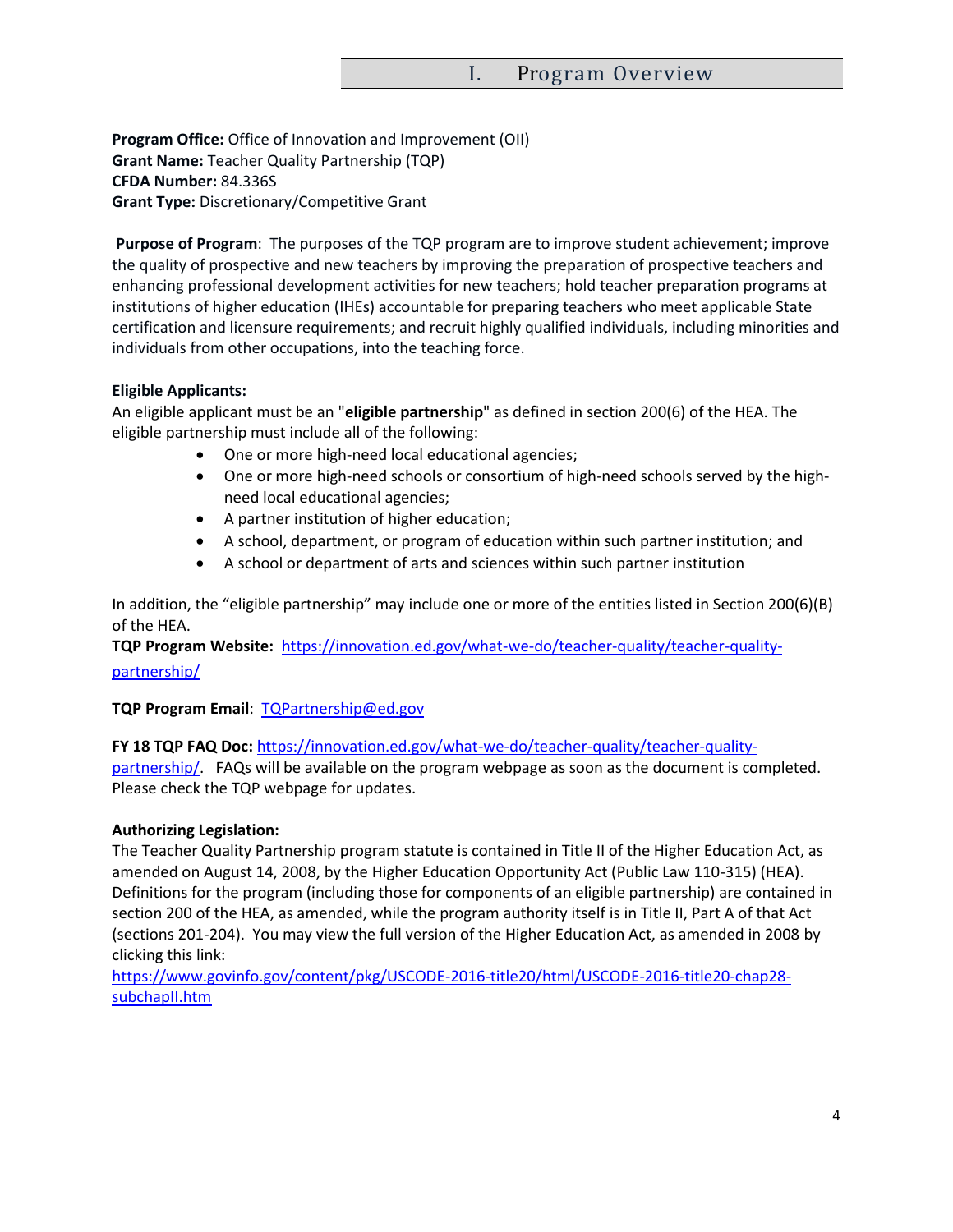## **II.** Notice Inviting Applications

**Teacher Quality Partnership (84.336S) Application available:** May 11, 2018 **Pre-Application Information Webinars:** Pre-recorded informational webinars can be found on the TQP program webpage. **Intent to Apply:** June 11, 2018 **Deadline for transmitting applications:** June 26, 2018 **Estimated Award Announcement:** August 24, 2018

#### **2018 TQP [Notice Inviting Applications](https://www.federalregister.gov/articles/2014/08/18/2014-19426/applications-for-new-awards-preschool-development-grants-development-grants)**

The full text of the Notice Inviting Applications (NIA) for the FY 2018 TQP grant competition can be found on the Federal Register Web site at the following URLs:

<https://www.gpo.gov/fdsys/pkg/FR-2018-05-11/html/2018-10124.htm>

#### <https://www.gpo.gov/fdsys/pkg/FR-2018-05-11/pdf/2018-10124.pdf>

All TQP applications must be received on or before 4:30:00 P.M. Washington, D.C. time, on **June 26, 2018.** Please note that U.S. Department of Education grant application deadline is **4:30:00 P.M., Washington, D.C. time.** Late applications will not be accepted. The Department is required to enforce the established deadline to ensure fairness to all applicants. The Department strongly encourages applicants to submit their applications well before the application deadline as the Grants.gov system may take up to several hours to process their application and time and date stamp the application. No changes or additions to an application will be accepted after the deadline date and time.

After successfully submitting a Workspace application, a Grants.gov Tracking Number (GRANTXXXXXXXX) is automatically assigned to the application. The number will be listed on the Confirmation page that is generated after submission. Using the tracking number, access the Track My Application page under the Applicants tab or the Details tab in the submitted workspace.

#### **[2018](http://www.grants.gov/web/grants/applicants/download-application-package.html?p_p_id=grantsdownloadpackage_WAR_grantsdownloadpackageportlet&p_p_lifecycle=0&p_p_state=normal&p_p_mode=view&p_p_col_id=column-1&p_p_col_pos=1&p_p_col_count=2&_grantsdownloadpackage_WAR_grantsdownloadpackageportlet_mvcPath=%2Fdownload.jsp&id=203626) TQP Application Package**

Please note that the TQP Application Package is for applicants to download and use as a guide only. Unless the applicant qualifies for an exception to the electronic submission requirement, all TQP grant applications must be submitted online using Workspace in Grants.gov.

#### **Intent to Apply**

The Secretary strongly encourages each potential applicant to notify the Department of its intent to submit an application for TQP funding by sending an email to [tqpartnership@ed.gov](mailto:tqpartnership@ed.gov) by June 10, 2018. Applicants that fail to send the FY 18 Intent to Apply email may still apply for funding, but submission of the survey will help us plan for an efficient peer review.

#### **Apply!**

A Grants.gov applicant must apply online using Workspace. Instructions on getting started on your Workspace Application can be found on the Grants.gov website here: [https://www.grants.gov/web/grants/applicants/workspace](https://www.grants.gov/web/grants/applicants/workspace-overview.html)[overview.html.](https://www.grants.gov/web/grants/applicants/workspace-overview.html) For access to complete instructions on how to apply, refer to: [www.grants.gov/web/grants/applicants/apply-for-grants.html.](http://www.grants.gov/web/grants/applicants/apply-for-grants.html)

#### **Funding Opportunity Number:** ED-GRANTS-051118-001

Each application will be reviewed under the competition it was submitted under in the Grants.gov system, and only applications that are successfully submitted by the established deadline will be peer reviewed.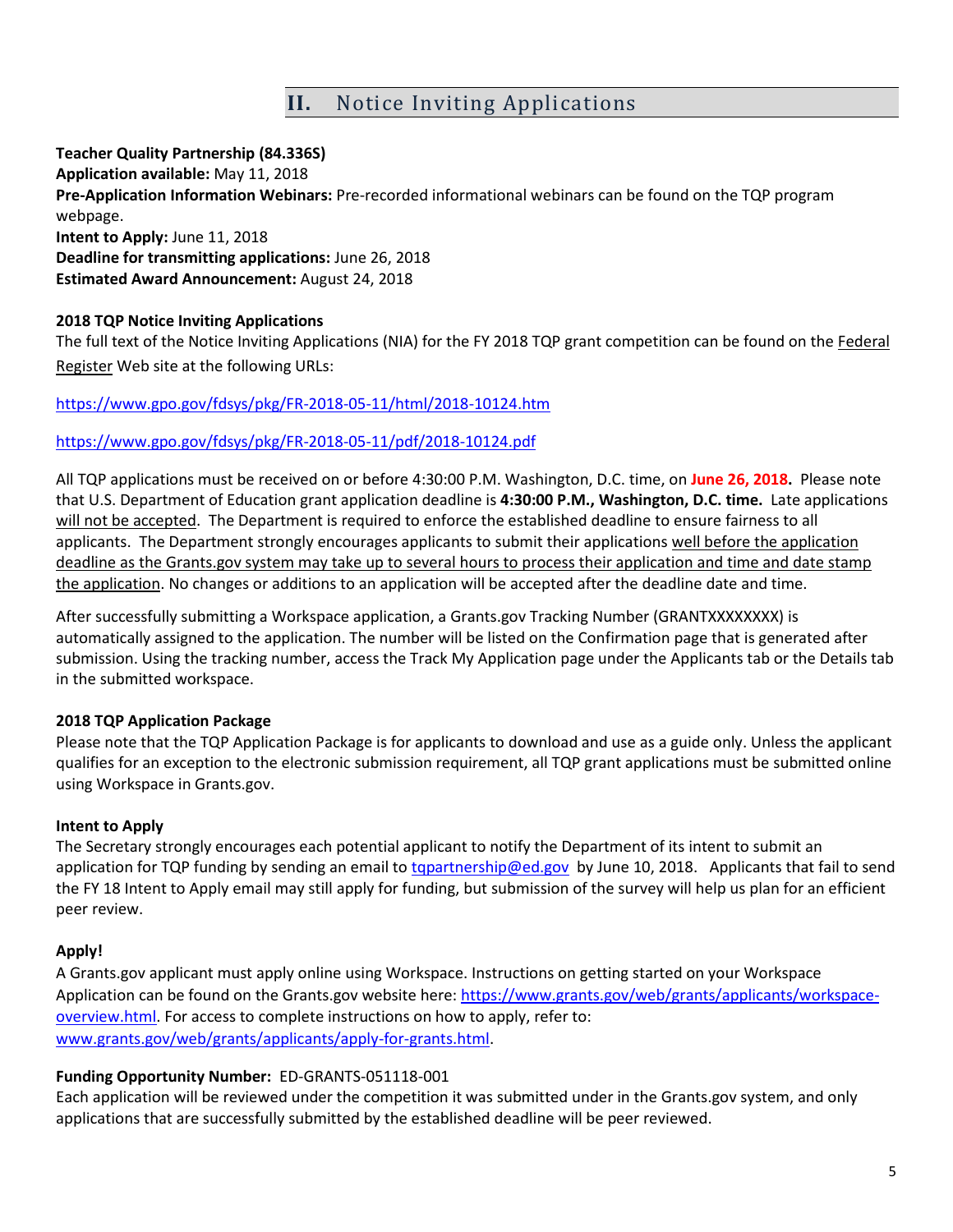# **IMPORTANT – PLEASE READ FIRST**

To facilitate your use of Grants.gov, this document includes important submission procedures you need to be aware of to ensure your application is received in a timely manner and accepted by the Department of Education.

#### **Browser Support**

The latest versions of Microsoft Internet Explorer (IE), Mozilla Firefox, Google Chrome, and Apple Safari are supported for use with Grants.gov. However, these web browsers undergo frequent changes and updates, so we recommend you have the latest version when using Grants.gov. Legacy versions of these web browsers may be functional, but you may experience issues.

For additional information or updates, please see the Grants.gov Browser information in the Applicant FAQs: <http://www.grants.gov/web/grants/applicants/applicant-faqs.html#browser>

#### **ATTENTION – Workspace, Adobe Forms and PDF Files Required**

Grants.gov applicants can apply online using Workspace. Workspace is a shared, online environment where members of a grant team may simultaneously access and edit different web forms within an application. For each funding opportunity announcement (FOA), you can create individual instances of a workspace.

Below is an overview of applying on Grants.gov. For access to complete instructions on how to apply for opportunities, refer to: <https://www.grants.gov/web/grants/applicants/workspace-overview.html>

- 1) **Create a Workspace:** Creating a workspace allows you to complete it online and route it through your organization for review before submitting.
- 2) **Complete a Workspace:** Add participants to the workspace to work on the application together, complete all the required forms online or by downloading PDF versions, and check for errors before submission. The Workspace progress bar will display the state of your application process as you apply. As you apply using Workspace, you may click the blue question mark icon near the upper-right corner of each page to access context-sensitive help.
	- a. **Adobe Reader:** If you decide not to apply by filling out web forms you can download individual PDF forms in Workspace. The individual PDF forms can be downloaded and saved to your local device storage, network drive(s), or external drives, then accessed through Adobe Reader. **NOTE:** Visit the Adobe Software Compatibility page on Grants.gov to download the appropriate version of the software at[: https://www.grants.gov/web/grants/applicants/adobe-software](https://www.grants.gov/web/grants/applicants/adobe-software-compatibility.html)[compatibility.html.](https://www.grants.gov/web/grants/applicants/adobe-software-compatibility.html)
	- b. **Mandatory Fields in Forms:** In the forms, you will note fields marked with an asterisk and a different background color. These fields are mandatory fields that must be completed to successfully submit your application.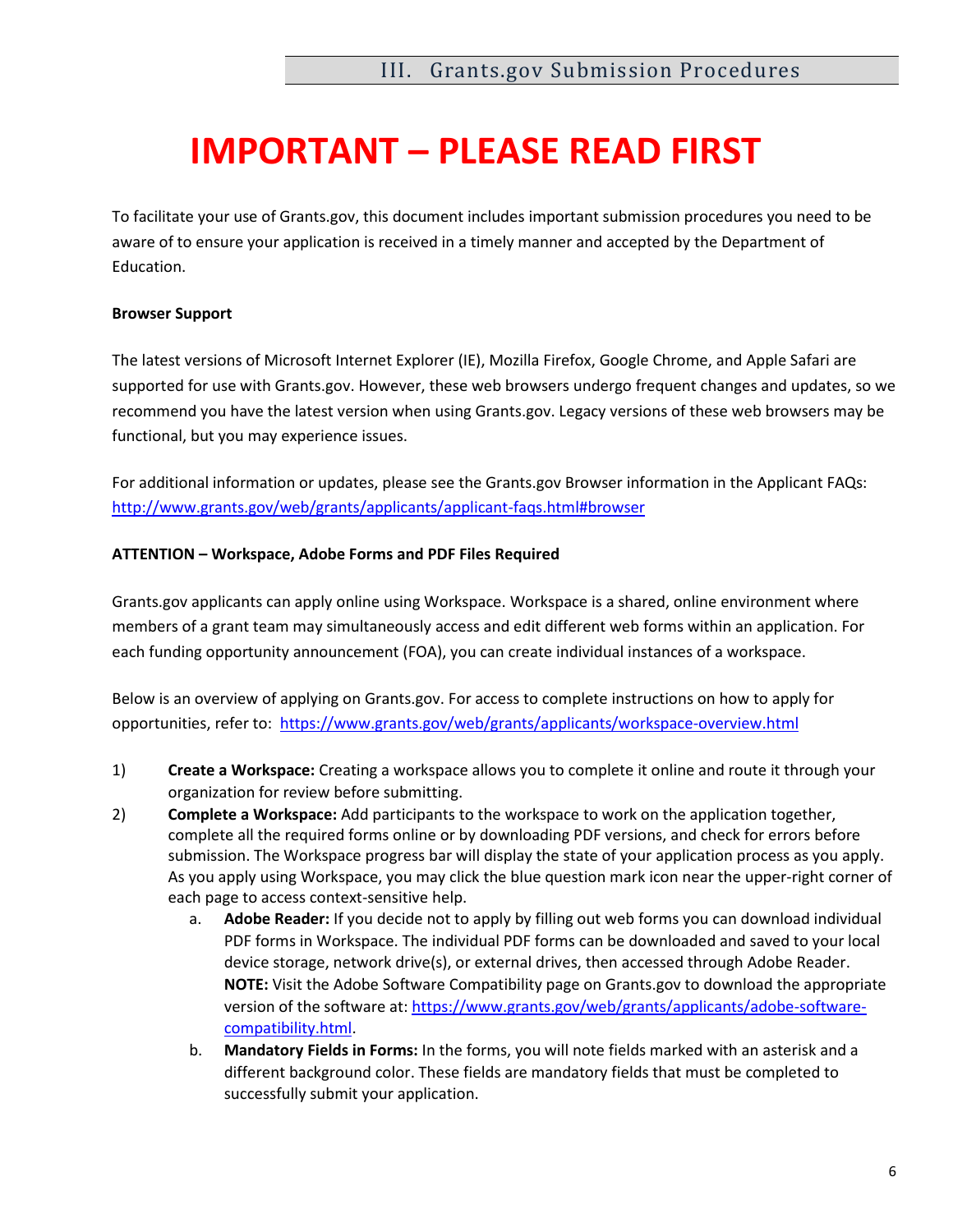- c. **Complete SF-424 Fields First:** The forms are designed to fill in common required fields across other forms, such as the applicant name, address, and DUNS Number. Once it is completed, the information will transfer to the other forms.
- 3) **Submit a Workspace:** An application may be submitted through workspace by clicking the Sign and Submit button on the Manage Workspace page, under the Forms tab. Grants.gov recommends submitting your application package at least 24-48 hours prior to the close date to provide you with time to correct any potential technical issues that may disrupt the application submission.
- 4) **Track a Workspace Submission:** After successfully submitting a workspace application, a Grants.gov Tracking Number (GRANTXXXXXXXX) is automatically assigned to the application. The number will be listed on the Confirmation page that is generated after submission. Using the tracking number, access the Track My Application page under the Applicants tab or the Details tab in the submitted workspace.

For additional training resources, including video tutorials, refer to <https://www.grants.gov/web/grants/applicants/applicant-training.html>

#### **Helpful Reminders**

1) **REGISTER EARLY** – Grants.gov registration involves many steps including registration on SAM [\(www.sam.gov\)](http://www.sam.gov/) which may take approximately one week to complete, but could take upwards of several weeks to complete, depending upon the completeness and accuracy of the data entered into the SAM database by an applicant. You may begin working on your application while completing the registration process, but you cannot submit an application until all of the Registration steps are complete. Please note that once your SAM registration is active, it will take 24-48 hours for the information to be available in Grants.gov, and before you can submit an application through Grants.gov. For detailed information on the Registration Steps, please go to: <http://www.grants.gov/web/grants/register.html>[Note: Your organization will need to update its SAM registration annually.]

Primary information about SAM is available at [www.sam.gov.](http://www.sam.gov/) However, to further assist you with obtaining and registering your DUNS number and TIN in SAM or updating your existing SAM account the Department of Education has prepared a SAM.gov Tip Sheet that you can find at: [http://www2.ed.gov/fund/grant/apply/sam](http://www2.ed.gov/fund/grant/apply/sam-faqs.html)[faqs.html](http://www2.ed.gov/fund/grant/apply/sam-faqs.html)

2) **SUBMIT EARLY** – **We strongly recommend that you do not wait until the last day to submit your application. Grants.gov will put a date/time stamp on your application and then process it ONLY AFTER it is fully uploaded.** The time it takes to upload an application will vary depending on a number of factors including the size of the application and the speed of your Internet connection, and the time it takes Grants.gov to process the application will vary as well. If Grants.gov rejects your application (see step three below), you will need to resubmit successfully to Grants.gov before 4:30:00 p.m. Washington, DC time on the June 26, 2018.

**SAM.gov ALERT:** If you are registering a new entity in SAM.gov, you must provide an original, signed notarized letter stating that you are the authorized Entity Administrator before your registration will be activated. Read the FAQs to learn more about this process change. Additionally, beginning on April 27, 2018, entities renewing or updating their registration will be required to submit an original, signed notarized letter confirming the authorized Entity Administrator associated with the DUNS number before the registration is activated.

**NOTE:** To submit successfully, you must provide the DUNS number on your application that was used when you registered as an Authorized Organization Representative (AOR) on Grants.gov. This DUNS number is typically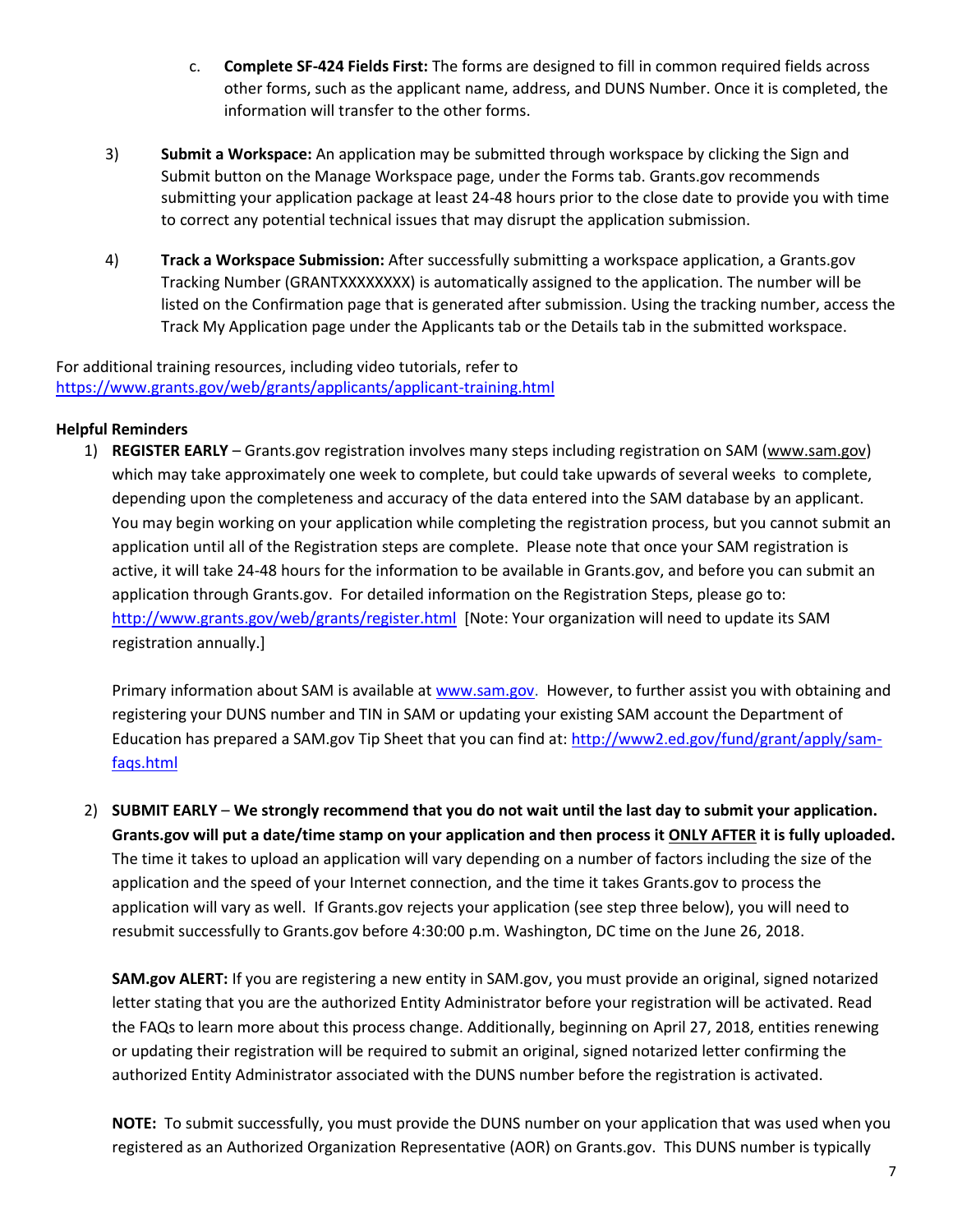the same number used when your organization registered with the SAM. If you do not enter the same DUNS number on your application as the DUNS you registered with, Grants.gov will reject your application.

3) **VERIFY SUBMISSION IS OK** – You will want to verify that Grants.gov received your application submission on time and that it was validated successfully. To see the date/time your application was received, login to Grants.gov and click on the Track My Application link. For a successful submission, the date/time received should be earlier than 4:30:00 p.m. Washington, DC time, on the deadline date, AND the application status should be: Validated, Received by Agency, or Agency Tracking Number Assigned. Once the Department of Education receives your application from Grants.gov, an Agency Tracking Number (PR/award number) will be assigned to your application and will be available for viewing on Grants.gov's Track My Application link. If the date/time received is later than 4:30:00 p.m. Washington, D.C. time, on the deadline date, your application is late. If your application has a status of "Received" it is still awaiting validation by Grants.gov. Once validation is complete, the status will either change to "Validated" or "Rejected with Errors." If the status is "Rejected with Errors," your application has not been received successfully. Some of the reasons Grants.gov may reject an application can be found on the Grants.gov site:

[http://www.grants.gov/web/grants/applicants/encountering-error-messages.html.](http://www.grants.gov/web/grants/applicants/encountering-error-messages.html) For more detailed information on troubleshooting Adobe errors, you can review the Adobe Reader Software Tip Sheet at: [http://www.grants.gov/web/grants/applicants/adobe-software-compatibility.html.](http://www.grants.gov/web/grants/applicants/adobe-software-compatibility.html) If you discover your application is late or has been rejected, please see the instructions below. Note: You will receive a series of confirmations both online and via e-mail about the status of your application. Please do not rely solely on e-mail to confirm whether your application has been received timely and validated successfully.

#### **Submission Problems – What should you do?**

If you have problems submitting to Grants.gov before the closing date, please contact Grants.gov Customer Support at 1-800-518-4726 or email at: <mailto:support@grants.gov> or access the Grants.gov Self-Service Knowledge Base web portal at: <https://grants-portal.psc.gov/Welcome.aspx?pt=Grants>

If electronic submission is required, you must submit an electronic application before 4:30:00 p.m. Washington, DC time, unless you follow the procedures in the Federal Register notice and qualify for one of the exceptions to the electronic submission requirement and submit, no later than two weeks before the application deadline date, a written statement to the Department that you qualify for one of these exceptions. If electronic submission is optional and you have problems that you are unable to resolve before the deadline date and time for electronic applications, please follow the transmittal instructions for hard copy applications in the Federal Register notice and get a hard copy application postmarked by midnight on the deadline date. (See the Federal Register notice for detailed instructions.)

#### **Helpful Hints When Working with Grants.gov**

Please go t[o http://www.grants.gov/web/grants/support.html](http://www.grants.gov/web/grants/support.html) for help with Grants.gov. For additional tips related to submitting grant applications, please refer to the Grants.gov Applicant FAQs found at this Grants.gov link: <http://www.grants.gov/web/grants/applicants/applicant-faqs.html> as well as additional information on Workspace at [https://www.grants.gov/web/grants/applicants/applicant-faqs.html#workspace.](https://www.grants.gov/web/grants/applicants/applicant-faqs.html#workspace)

#### **Dial-Up Internet Connections**

When using a dial up connection to upload and submit your application, it can take significantly longer than when you are connected to the Internet with a high-speed connection, e.g. cable modem/DSL/T1. While times will vary depending upon the size of your application, it can take a few minutes to a few hours to complete your grant submission using a dial up connection. **If you do not have access to a high-speed connection and electronic submission is required, you may want to consider following the instructions in the Federal Register notice to obtain an exception to the electronic submission requirement no later than two weeks before the application deadline date.** (See the Federal Register notice for detailed instructions.)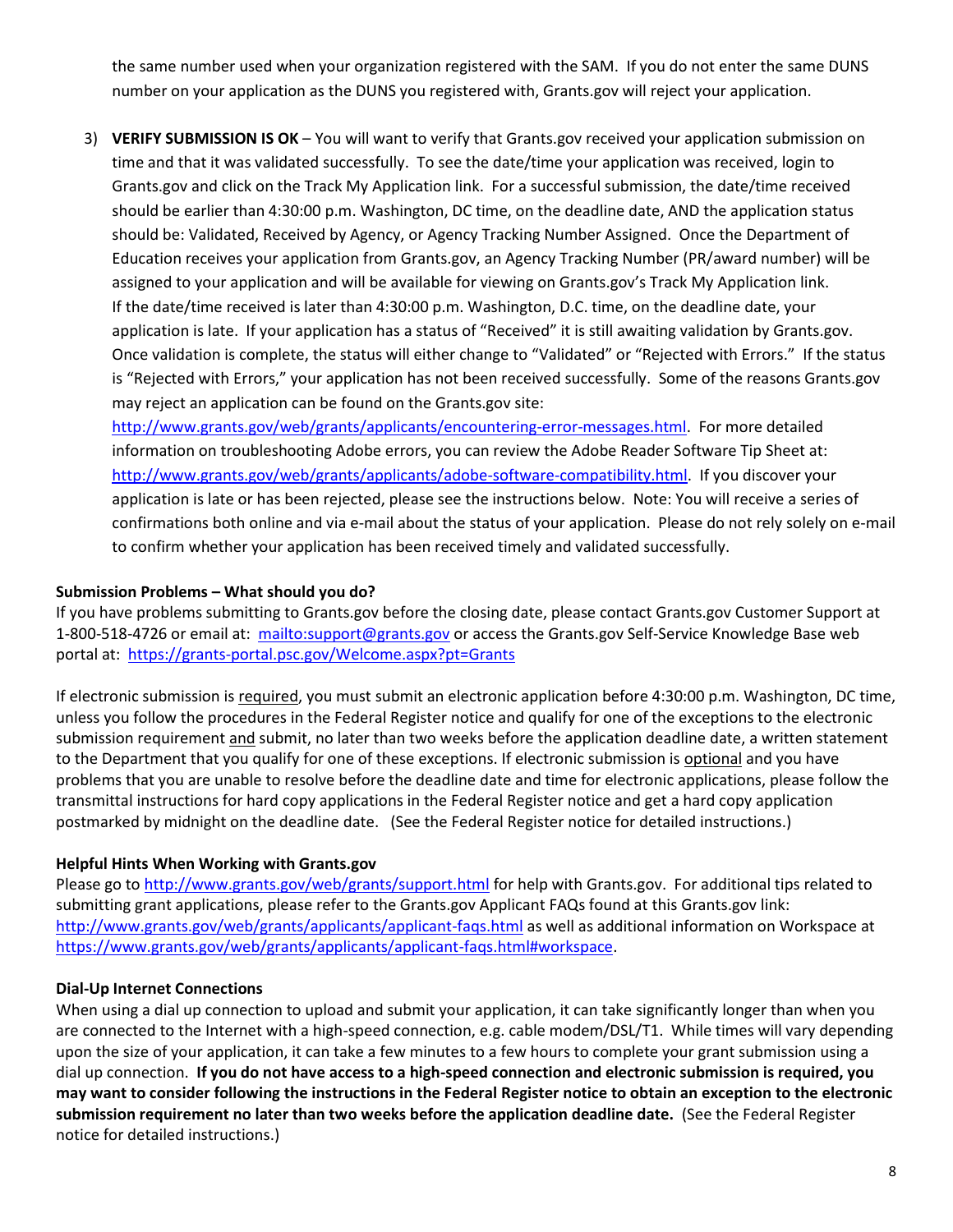#### **Attaching Files – Additional Tips**

Please note the following tips related to attaching files to your application, especially the requirement that applicants **only include read-only, flattened .PDF files** in their application:

- Ensure that you attach *.PDF files only* for any attachments to your application, and they must be in a **readonly, flattened format**. PDF files are the only Education approved file type accepted as detailed in the Federal Register application notice. Applicants must submit individual .PDF files only when attaching files to their application. Specifically, the Department will not accept any attachments that contain files within a file, such as PDF Portfolio files, or an interactive or fillable .PDF file. Any attachments uploaded that are not .PDF files or are password protected files will not be read.
- Grants.gov cannot process an application that includes two or more files that have the same name within a grant submission. Therefore, each file uploaded to your application package should have a unique file name.
- When attaching files, applicants should follow the guidelines established by Grants.gov on the size and content of file names. Uploaded file names must be fewer than 50 characters, and, in general, applicants should not use any special characters. However, Grants.gov does allow for the following UTF-8 characters when naming your attachments: A-Z, a-z, 0-9, underscore, hyphen, space, period, parenthesis, curly braces, square brackets, ampersand, tilde, exclamation point, comma, semi colon, apostrophe, at sign, number sign, dollar sign, percent sign, plus sign, and equal sign. Applications submitted that do not comply with the Grants.gov guidelines will be rejected at Grants.gov and not forwarded to the Department.
- Applicants should limit the size of their file attachments. Documents submitted that contain graphics and/or scanned material often greatly increase the size of the file attachments and can result in difficulties opening the files. For reference, the average discretionary grant application package with all attachments is less than 5 MB. Therefore, you may want to check the total size of your package before submission.

#### **Grants.gov System Maintenance**

Please be reminded that the Grants.gov system will not be available for use during the times listed below.

| Date                           | <b>Scope</b> | <b>Details</b>                                                                                                                                                                                                                                                |
|--------------------------------|--------------|---------------------------------------------------------------------------------------------------------------------------------------------------------------------------------------------------------------------------------------------------------------|
| May 19-21, 2018 Release 16.2.1 |              | <b>Scheduled Maintenance Outage:</b><br>Production System will go Offline Saturday May 19, 2018 at 12:01 AM ET.<br>Production System will go Online Monday May 21, 2018 at 6:00 AM ET.<br>Training System will go Offline Monday May 21, 2018 at 12:01 AM ET. |
|                                |              | Training System will go Online Wednesday May 23, 2018 at 6:00 AM ET.<br>June 16-18, 2018 Server Maintenance Scheduled Maintenance Outage:                                                                                                                     |
|                                |              | Production System will go Offline Saturday June 16, 2018 at 12:01 AM ET.<br>Production System will go Online Monday June 18, 2018 at 6:00 AM ET.                                                                                                              |

#### **Instructions for D-U-N-S Number**

All applicants must have a D-U-N-S number in order to apply for federal funds.

**NOTE:** Check with your fiscal office to see if your institution has an assigned DUNS number before contacting Dun & Bradstreet.

Please provide the applicant's DUNS number. You can obtain your DUNS number at no charge by calling **1-800-333-0505** or by completing a D-U-N-S Number Request Form. The form can be obtained via the internet at the following URL: [http://www.dnb.com/US/duns\\_update/index.html](http://www.dnb.com/US/duns_update/index.html) .

The DUNS number is a unique nine-digit number that does not convey any information about the recipient. A built in check digit helps assure the accuracy of the DUNS number. The ninth digit of each number is the check digit, which is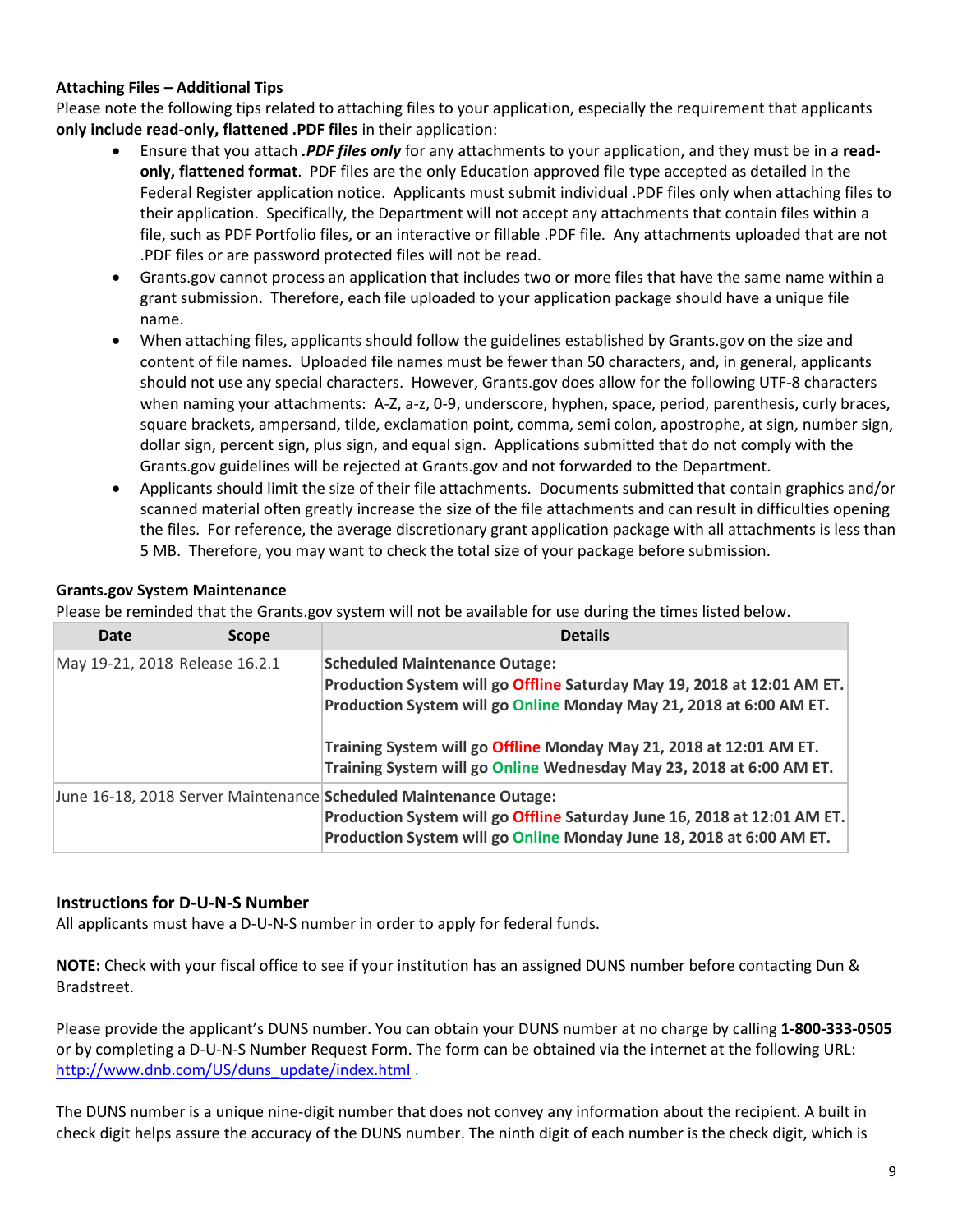mathematically related to the other digits. It lets computer systems determine if a DUNS number has been entered correctly. Dun & Bradstreet, a global information services provider, has assigned DUNS numbers to over 43 million companies worldwide. For live help Monday-Friday 9am-6pm (EST) dial 1-888-814-1435.

**NOTE:** Electronic submission via Grants.gov must use the DUNS number your organization used when it registered in the Central Contractor Registry.

#### **Application Tips**

- I. **Register or maintain registration on SAM.gov.** The SAM registration process can take approximately seven business days, but may take upwards of several weeks, depending on the completeness and accuracy of the data entered into the SAM database by an entity. Thus, if you think you might want to apply for Federal financial assistance under a program administered by the Department, please allow sufficient time to obtain and register your DUNS number and TIN. Once your SAM registration is active, you will need to allow 24 to 48 hours for the information
- II. **Register early on Grants.gov.** The registration process may take up to two weeks to complete. For additional information on the registration and submission process please review the resources available on the Grants.gov Website.
- III. **Verify that the person assigned to submit the application has been designated as an Authorized Organization Representative (AOR)**. You must be "active" in order to submit an application on behalf of the organization.
- IV. **Carefully review the FY2018 NIA for eligibility requirements.** Clearly state which absolute priority under which you are submitting an application.
- V. **Review the submission for clarity.** Applications will be read by multiple peer reviewers; therefore it is important to ensure that the application can be understood by someone who is unfamiliar with your project.
- VI. **Submit all files in .PDF format.** While Grants.gov may accept other format types, the Department's system, which receives the files from Grants.gov, will only accept .PDF files. Files submitted in formats other than .PDF may not convert in a legible manner and, in these instances, cannot be reviewed. Ensure that you attach *.PDF files only* for any attachments to your application, and they must be in a **read-only, flattened format**. PDF files are the only Education approved file type accepted as detailed in the Federal Register application notice. Applicants must submit individual .PDF files only when attaching files to their application. Specifically, the Department will not accept any attachments that contain files within a file, such as PDF Portfolio files, or an interactive or fillable .PDF file. Any attachments uploaded that are not .PDF files or are password protected files will not be read.
- VII. **Submit early on Grants.gov.** Applications must be finished uploading, and be validated by the Grants.gov system, by 4:30:00pm, Washington, DC, time on June 26, 2018. Validation indicates if the submission was successful and may take up to two days. If the submitted application is deemed invalid due to an error, applicants may correct the error and resubmit only if the 4:30:00pm Washington, DC time deadline has not passed. Applicants are encouraged to review the submission to be sure that the files transmitted correctly. Grants.gov may not catch all errors. Late submissions or modifications to the submitted application will not be accepted after the deadline.
- VIII.Each application will be reviewed under the competition it was submitted under in the Grants.gov system, and only applications that are successfully submitted by the established closing date will be peer reviewed.

**NOTE:** Applicants will receive multiple emails to confirm submission in Grants.gov, validation, and transmission to the Department of Education. Once the application is transmitted to the Department, applicants will receive a final email with a unique identifier called a PR Award Number. Use this number when making inquiries about the submitted application. Please review the email carefully to ensure that you submitted the application under the intended competition.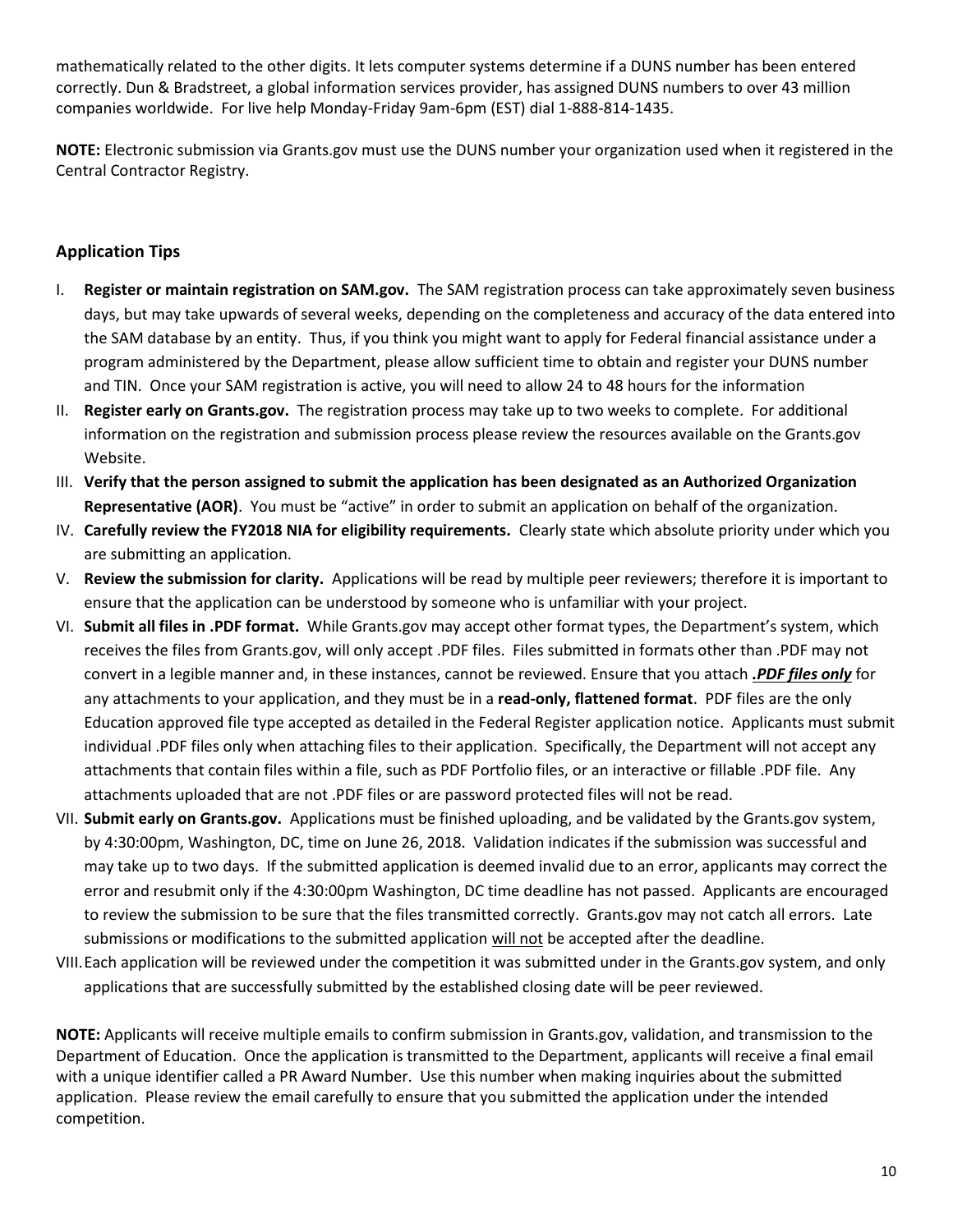### IV. Instructions for Completing an Application

#### **Please carefully read the entire application package, the Federal Register notice, and the authorizing legislation before submitting your TQP application.**

#### **INSTRUCTIONS FOR APPLICATION**

Applicants applying for the TQP program will use the following Grants.gov and ED narrative forms:

ED Abstract Narrative Attachment Form

Project Narrative Attachment Form

Budget Narrative Attachment Form

Other Attachments Form

The ED Abstract Narrative Attachment Form is where you will attach your one-page program abstract.

The Project Narrative Attachment Form is where the applicant will attach the narrative sections addressing the Selection Criteria, one of the four Absolute Priorities, and, if relevant, the Competitive Preference Priority(ies).

The Budget Narrative Attachment Form is where the applicant will attach a detailed line-item budget and any supplemental budget information. Remember to include a matching budget of 100% of the total project cost which is 100% of the federal funds request.

The Other Attachments Form is where the applicant will attach proposal appendices. This is where you will include information such as resumes/curriculum vitae of key personnel, high-need LEA and high-need school documentation, letters or support, waiver request form, etc. The Grants.gov system will allow applicants to attach as many as ten separate appendices in this section.

Please complete the SF 424 first. Grants.gov will automatically insert the correct CFDA (84.336s) and program name wherever needed thereafter.

NOTE: Please do not attach any narratives, supporting files, or application components to the Standard Form (SF 424).

#### **INSTRUCTIONS FOR ED ABSTRACT NARRATIVE**

The abstract narrative must not exceed one page and should use language that will be understood by a range of audiences. The abstract should include the following items: project title, priorities addressed, project goals and expected outcomes, brief project description, target number of project participants to be served and key partner organizations. It is a summary of your project.

#### **INSTRUCTIONS FOR PROJECT NARRATIVE**

The Project Narrative should describe the project that an applicant would carry out if funded and include the eligible applicant's response to the selection criteria since the application will be evaluated and scored against these criteria.

The NIA provides applicants with instructions for preparing and submitting the application, information describing the absolute priorities and competitive preference priorities that have been established for this competition, the selection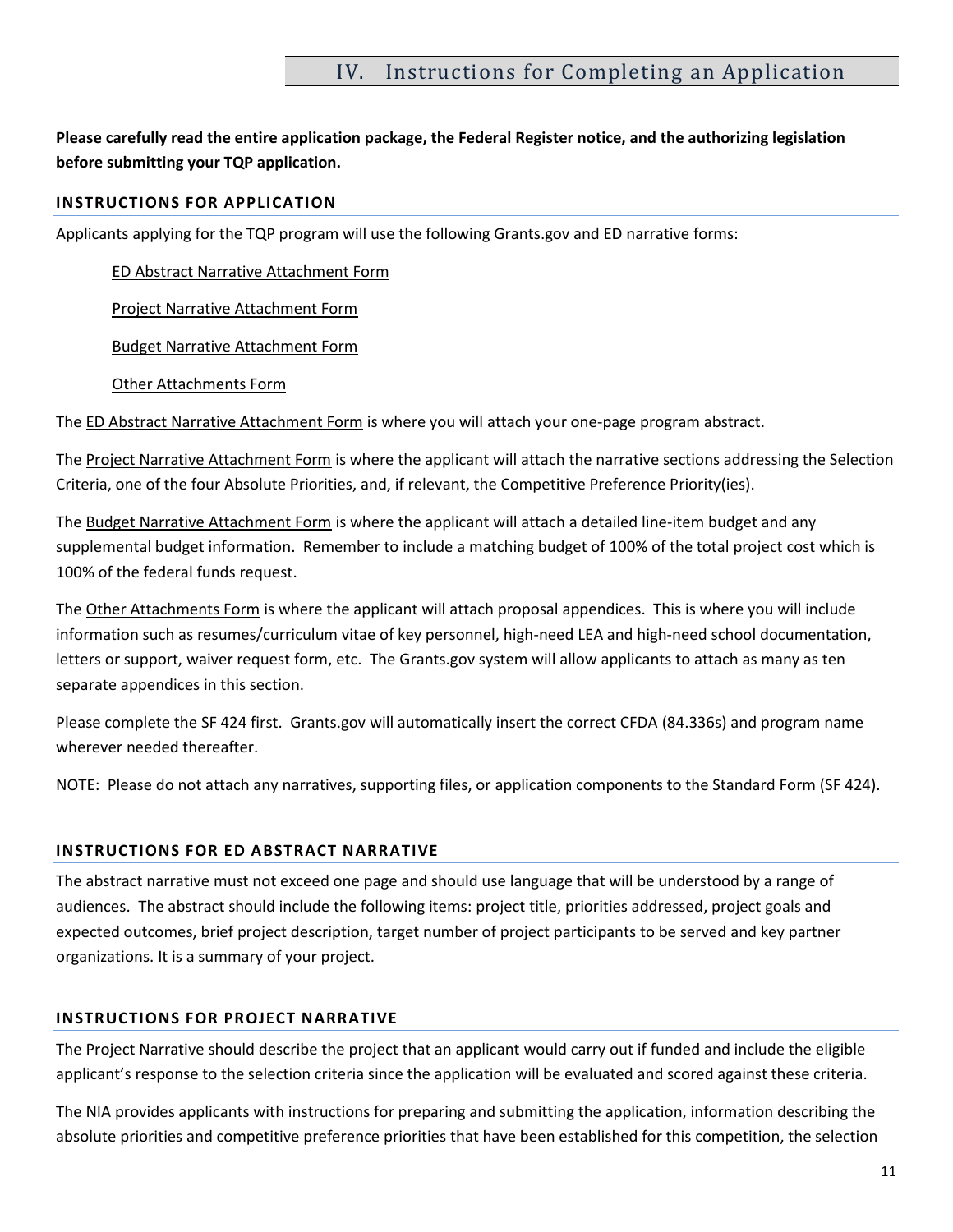criteria that will be used to evaluate the application, and other pertinent information concerning the competition for awards.

Applicants may only address one of the two Absolute Priorities. Should an applicant choose to apply and meet the requirements one or more of the three competitive priority(ies), the application can earn up to 108 points. In order to be considered for competitive preference priority points, the applicant must identify that the priority is addressed in the application and include the section as part of the project narrative. After review of the Absolute Priorities, only applicants for which competitive preference points could enable them to be funded will have their Competitive Preference Priorities applied to their final score. It is expected that applicants will use the selection criteria to frame their project narratives.

#### **Formatting**

We strongly encourage applicants to limit the project narrative to the equivalent of no more than 50 pages, using the following standards:

- $\bullet$  A "page" is 8.5" x 11", on one side only, with 1" margins at the top, bottom, and both sides.
- Double space (no more than three lines per vertical inch) all text in the application narrative, except titles, headings, footnotes, quotations, references, and captions, as well as all text in charts, tables, figures and graphs.
- Use a font that is either 12 point or larger or no smaller than 10 pitch (characters per inch).
- Use one of the following fonts: Times New Roman, Courier, Courier New, or Arial. An application submitted in any other font (including Times Roman or Arial Narrow) will not be reviewed.

#### **Priorities**

Applicants are required to designate the Absolute Priority under which they are submitting their proposal. All applicants must only address only one of the two Absolute Priorities.

Clear headings should be provided to indicate an applicant's response to the chosen absolute priority under which they are submitting their proposal and to the competitive preference priority(ies) under which they are submitting their proposal, as applicable.

#### **Absolute Priorities**

For the purpose of this application, the Department has established two absolute priorities under the Teacher Quality Partnership grant program for the FY 2018 grant competition. Under Title II, Part A of the HEA (section 201 - 204), we consider only applications that meet one of either Absolute Priority 1 or Absolute Priority 2.

**Absolute Priority 1**—Partnership Grants for the Preparation of Teachers. Under this Absolute Priority, eligible partnerships would (1) create model teacher preparation programs at the pre-baccalaureate level (or in a 5th year initial licensing program) through the implementation of specific reforms of the IHE's existing teacher preparation programs must address, and (2) provide follow-up supports for program graduates who become teachers in partner LEAs.

#### **Absolute Priority 2**— Partnership Grants for the Establishment of Effective Teaching Residency Programs.

Under this Absolute Priority, eligible partnerships would (1) create model teaching residency programs for individuals with strong academic and/or professional backgrounds but without teaching experience, (2) ensure that participants are able to receive a Master's degree and full teaching certification or licensing within 18 months, and (3) provide participants with a living stipend or salary for 12 months in exchange for an agreement to serve in a high-need school of a partner high-need LEA for not less than three years.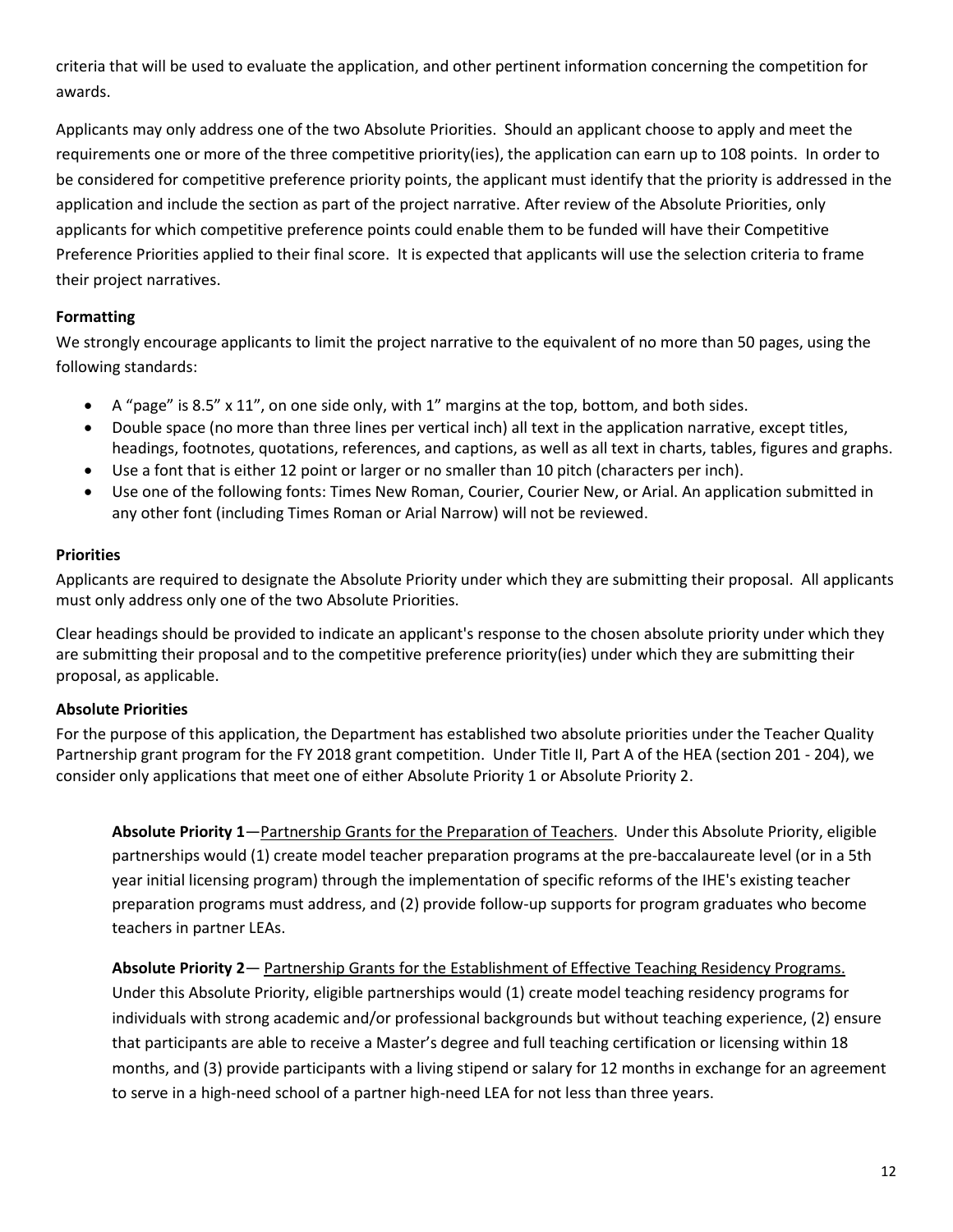#### **Competitive Preference Priorities:**

For the purpose of this application, the Department has established three OPTIONAL competitive preference priorities under the Teacher Quality Partnership grant program for the FY 2018 grant competition. If applicants chose to address one or more of these competitive preference priorities they may earn up to 108 total on their application. After review of the Absolute Priorities, only applicants for which competitive preference points could enable them to be funded will have their Competitive Preference Priorities applied to their final score.

**Competitive Preference Priority 1**— Promoting Science, Technology, Engineering, and/or Math (STEM) Education, With a Particular Focus on Computer Science. (up to 3 points). Projects designed to improve student achievement or other educational outcomes in one or more of the following areas: science, technology, engineering, math, or Computer Science.

**Competitive Preference Priority 2**— Promoting Effective Instruction in Classrooms and Schools. (up to 3 points). Projects that are designed to supports the recruitment or retention of educators who are effective and increase diversity (including, but not limited to, racial and ethnic diversity).

**Competitive Preference Priority 3**— Novice Applicants. (up to 2 points). Projects that meet the definition of Novice Applicant at the time of application.

**NOTE**: Full language for all five priorities is found in the NIA for FY 2018 published in the Federal Register on May 11, 2018 (83 FR 22036).

#### **Selection Criteria**

The selection criteria outlined below will be used to evaluate the quality of applications submitted for funding. The full description of the selection criteria is contained in the Notice Inviting Applications (NIA). Within each criterion, there are specific factors that will be used in evaluating that criterion. In addition, the applicant should note the earlier discussion regarding addressing the required program components and authorized activities when responding to the selection criteria.

The maximum score that an applicant can earn for the selection criteria is 100 points. The maximum score for each criterion is indicated in parentheses following that criterion.

| <b>Quality of Project Services</b>       | (15) |
|------------------------------------------|------|
| <b>Quality of the Project Design</b>     | (40) |
| <b>Quality of the Management Plan</b>    | (25) |
| <b>Quality of the Project Evaluation</b> | (20) |

**We refer you to the NIA for a full description of each selection criterion and its sub factors. Applicants are strongly encouraged to carefully read each criterion and its sub factors when preparing their applications. These are the criteria that will be used to review and score applications.** 

#### **INSTRUCTIONS FOR BUDGET NARRATIVE**

Before preparing the budget narrative, applicants should review the Federal Register notice and the authorizing legislation for specific guidance and requirements. Note that applications will be evaluated according to the specific selection criteria specified in the Federal Register notice.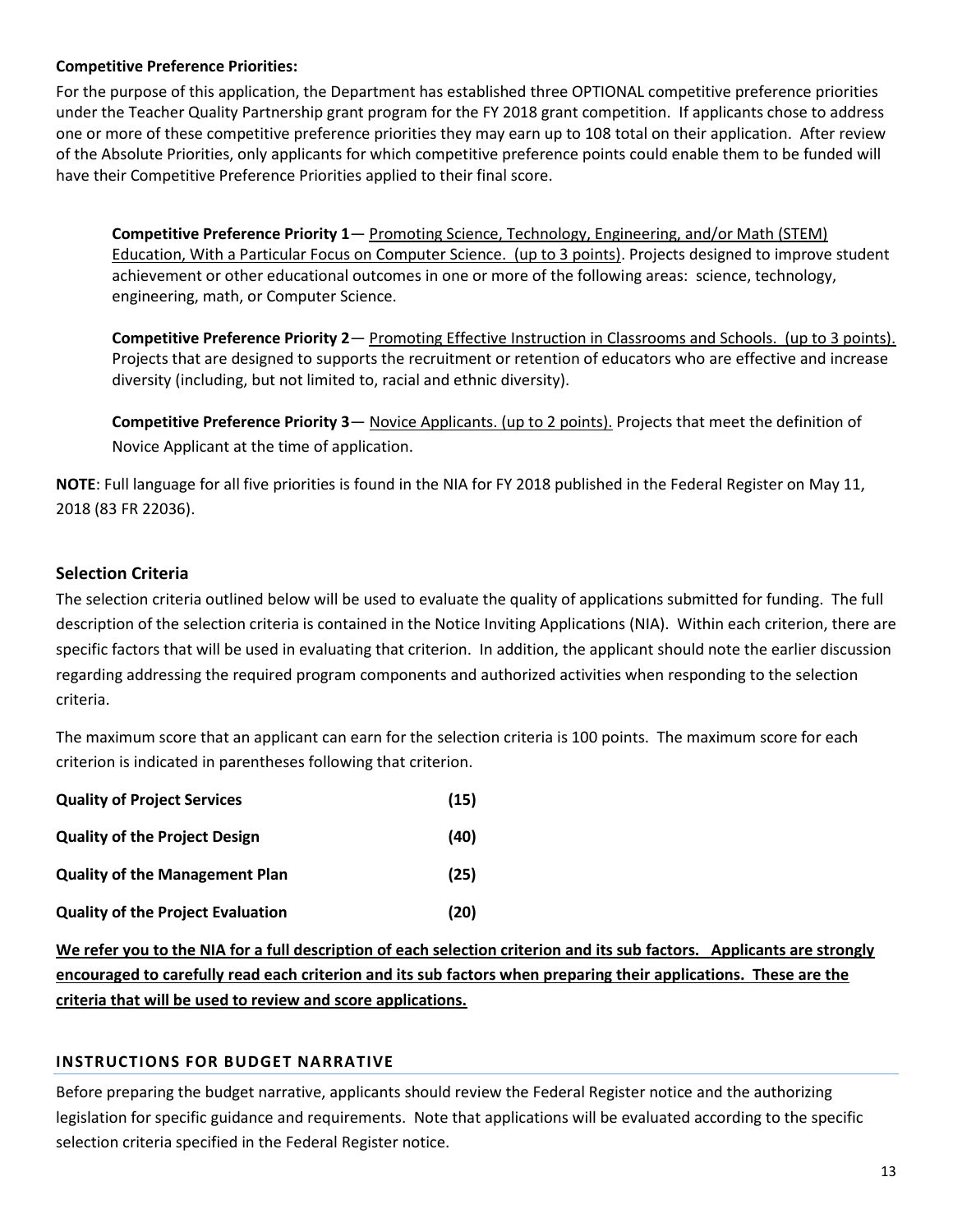The budget should include only costs that are allowable, reasonable, and necessary for carrying out the objectives of the TQP project. Rules about allowable costs are set out in 2 CFR Part 200<sup>1</sup>, as adopted by the Department at 2 CFR Part  $3474<sup>2</sup>$ 

Provide an itemized budget breakdown narrative, by project year, for each budget category listed in Section A of the ED 524 form. The project period is 60 months (5 years). Applicants must include a budget for all five years being requested.

Provide the rate and base on which fringe benefits are calculated. Please check all figures and combined totals in the budget narrative, and compare the amounts with those reflected on the ED 524. Provide other budget explanations or comments deemed necessary. Include travel for key grant staff to attend an annual project directors convening in Washington, D.C.

The program requires a restricted indirect cost rate. If an applicant does not have a negotiated restricted rate, they may use a place holder rate unless their approved restricted rate is likely to be lower than 8%. See 34 CFR §§ 75.563 and 76.564 – 76.569 for additional guidance on how to calculate a restricted indirect cost rate. [\(https://www.ecfr.gov/cgi](https://www.ecfr.gov/cgi-bin/text-idx?node=34:1.1.1.1.22&rgn=div5)[bin/text-idx?node=34:1.1.1.1.22&rgn=div5\)](https://www.ecfr.gov/cgi-bin/text-idx?node=34:1.1.1.1.22&rgn=div5)

#### **Non-federal Matching Requirement and Supplement-not-Supplant Requirement**

The TQP grant program has a 100% non-Federal match requirement and a Supplement-not-Supplant requirement. This comes out to 100% of the federal funds received. Applicants must describe a budget narrative that demonstrates how they will meet this matching requirement in cash or in-king contributions to carry out the activities supported by the grant.

If an applicant is unable to meet the matching requirement, the Secretary may waive all or part this matching requirement on a case-by-case basis in cases of demonstrated financial hardship. Applicants that wish to apply for a waiver must include a request in their application that demonstrates a financial hardship as described in the application NIA.

Under section 202(k) of the HEA, the TQP program has a supplement, not supplant requirement. This means that costs may not be charged to TQP funds or to matching funds if, in the absence of TQP funds, these costs would be borne anyway. Both federal and matching funds must supplement, not supplant, existing funds used to carryout activities supporting the grant.

#### **ED 524 Line Item Descriptions**

 $\overline{a}$ 

Provide an itemized budget breakdown, and justification by project year, for each budget category included in Sections A and B of the ED 524. Provide this information by project year, and provide a total projected cost for each category – by project year and for the project as a whole.

<sup>&</sup>lt;sup>1</sup>[http://www.ecfr.gov/cgi-bin/text-idx?SID=a00c8ef91d397f640d8c236871fe5eef&tpl=/ecfrbrowse/Title02/2cfr200\\_main\\_02.tpl](http://www.ecfr.gov/cgi-bin/text-idx?SID=a00c8ef91d397f640d8c236871fe5eef&tpl=/ecfrbrowse/Title02/2cfr200_main_02.tpl) 2 <http://www.ecfr.gov/cgi-bin/text-idx?SID=a00c8ef91d397f640d8c236871fe5eef&node=pt2.1.3474&rgn=div5>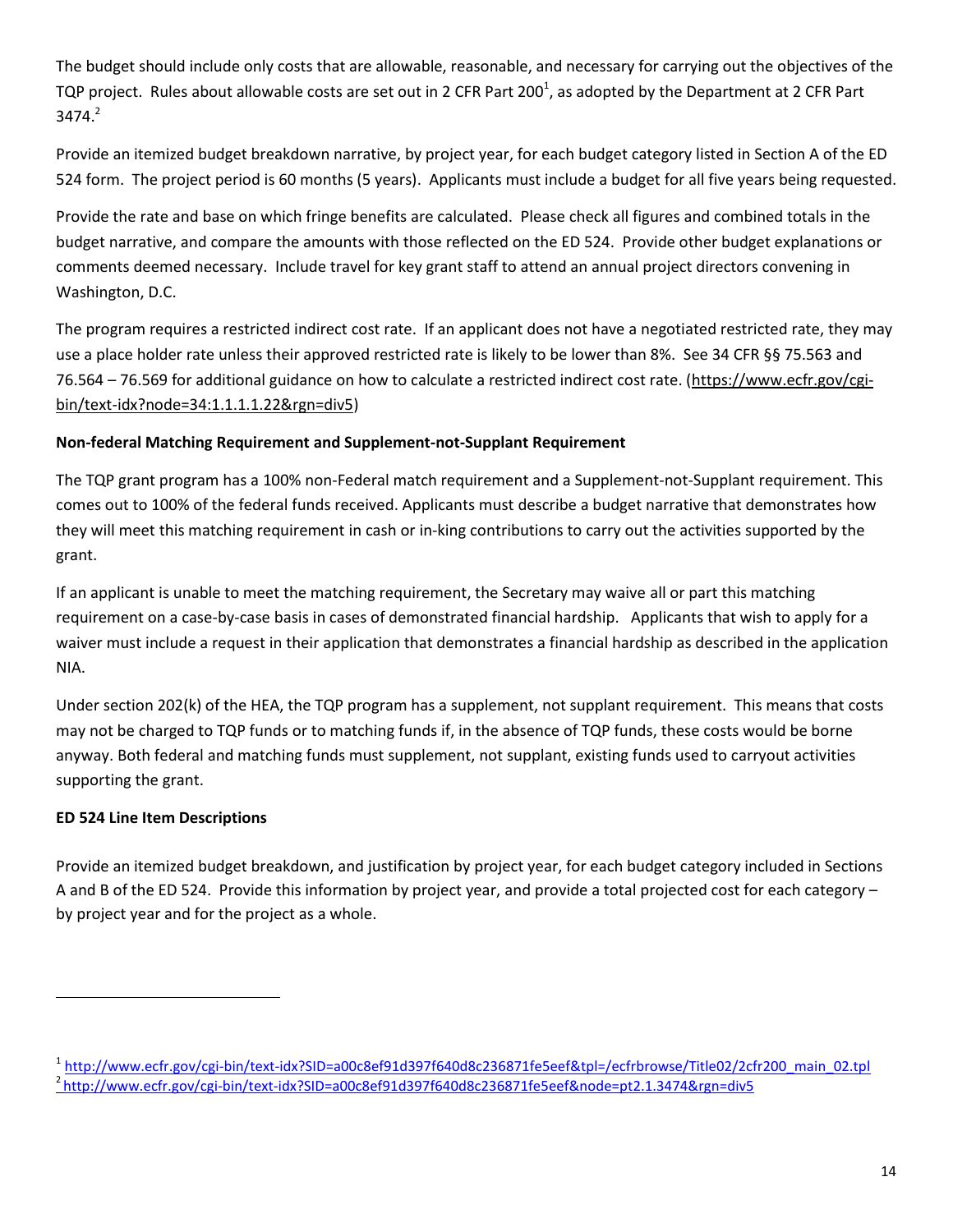**Personnel (Line 1**): Provide each project personnel's base salary or wages, as well as the percentage full time equivalency (FTE) each individual is projected to work on the TQP project.

**Fringe Benefits (Line 2)**: The institution's or agency's normal contributions for fringe benefits may be charged to TQP funds or contributed as a match. If you are including fringe benefits, please explain how the fringe rate was calculated and identify the staff members who would receive the benefits. Leave this line blank if fringe benefits applicable to direct salaries and wages are included in indirect costs.

**Travel (Line 3**): Indicate the proposed travel costs of employees and participants only. Provide a breakdown of the costs associated with each proposed trip and justification for the costs. In addition, applicants should include costs for up to project staff persons to attend an annual project directors' meeting in Washington, D.C.

**Equipment (Line 4)**: Describe all equipment to be purchased for the TQP project, i.e., all tangible, non-expendable personal property that would be purchased to support the TQP project. In this regard, equipment has usefulness greater than one year and acquisition costs that are the lesser of the capitalization level established by the applicant entity for financial statement purposes or \$5,000 per article. An applicant may establish a lower limit to maintain consistency with its general policies. Also provide, for each piece of equipment to be purchased, the amount to be purchased, the cost per unit and how this cost was determined, and the justification for these purchases

**Supplies (Line 5):** Describe all supplies to be purchased for the TQP project, i.e., all tangible, expendable personal property to be purchased to support the TQP project. Supplies (which include materials) differ from equipment in that they are consumable, expendable, and have a unit cost below that of equipment. For each kind of supply, provide the amount to be purchased, the projected cost and how this cost was determined, and a justification for these purchases.

**Contractual (Line 6):** The contractual category should include all costs specifically incurred with actions that the applicant takes in conjunction with an established procurement system. Include consultant fees, expenses, and travel costs in this category if the consultant's services are obtained through a written binding agreement or contract. Identify the contractor, the amount of the contract (this should include a breakdown of the major service components of the contract and the costs of each portion) and an explanation of what the services are being provided by the contractor. In addition, please if applicant proposes to select a contractor before receiving a TQP award, please see 34 CFR 75.135(a) - (c) (section 75.135(a) - (c) of EDGAR) on how the requirements for competitive procurements that normally apply may be avoided by naming the contractors in the application)

#### **Construction (Line 7)**: Not applicable.

**Other (Line 8):** Describe all direct costs not covered on lines 1-6. For example describe costs such as space rental, required fees, honoraria and travel (where a contract is not in place for services), training, and communication and printing costs. *Do not include any costs that are included in calculations of indirect costs.* 

**Total Direct Costs (Line 9)**: The sum of lines 1-8.

**Indirect Costs (Line 10):** Indicate the applicant's approved restricted indirect cost rate, per sections 75.563 and 76.564 – 75.569 of the Education Department General Administrative Regulations (EDGAR) (34 CFR 74.563 and 76.654 - 569). Please note, a member of an eligible partnership that is not an LEA or State agency may charge indirect costs to its TQP project funds at a default rate of 8 percent if the eligible partnership is awarded a TQP grant (and unless the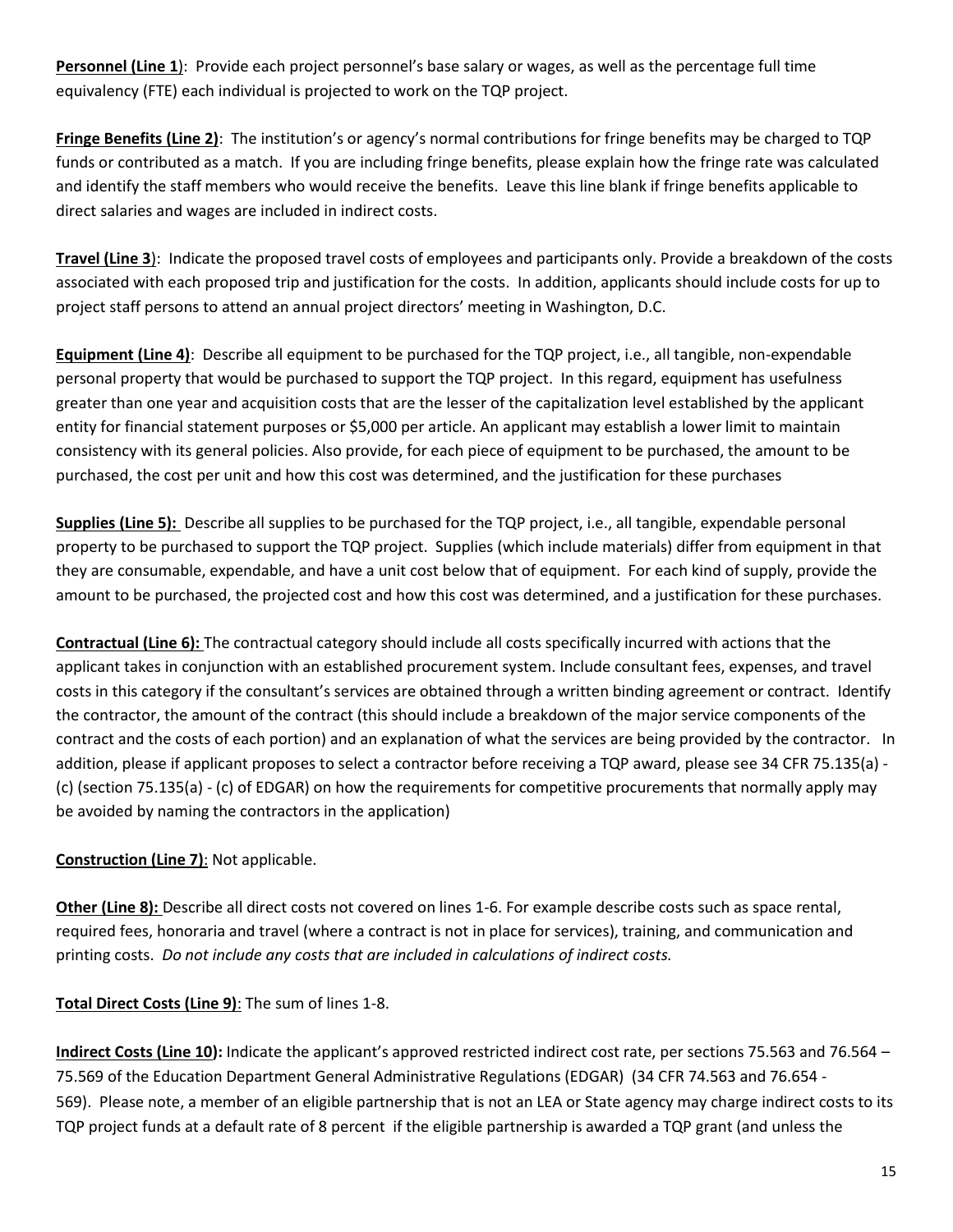Secretary determines that it would have a lower negotiated rate). See 34 CFR 76.563(c). Alternatively, the member of the eligible partnership that is not an LEA or State agency may use its restricted indirect cost rate, or apply for one and use the 8% rate until it receives one.

\*LEAs (and any State agency optional partners) must use their own established restricted indirect cost rates; they are not eligible to use this 8% rate.

**NOTE:** If you have questions about how to obtain an approved restricted indirect cost rate or how to apply that rate, you may contact a cost negotiator using the information provided at the following URL: [http://www2.ed.gov/about/offices/list/ocfo/fipao/icgreps.html.](http://www2.ed.gov/about/offices/list/ocfo/fipao/icgreps.html) If you have further questions about restricted indirect cost rates, please refer to the TQP FAQ Doc. Applicants may also contact the Department of Education's Indirect Cost Rate Group at [IndirectCostGroup@ed.gov.](mailto:IndirectCostGroup@ed.gov)

**Training Stipends (Line 11):** If your project is to implement a teaching residency program under Absolute Priority 2 or Absolute Priority 4, indicate the amount of the living wage stipend, the number of grant participants to receive the stipends and the justification for the stipend. Please make sure that training stipends are placed under this line item and not under "Personnel" or "Other."

**Total Cost (Line 12):** This should equal to sum of lines 9-11 (total direct costs + indirect + training stipends).

\*Please remember that a budget narrative should be provided for both Federal costs and Non-Federal costs. Please also check all figures and combined totals in the budget narrative, Section C, to ensure that they correspond to the amounts reflected in Section A and Section B on ED 524.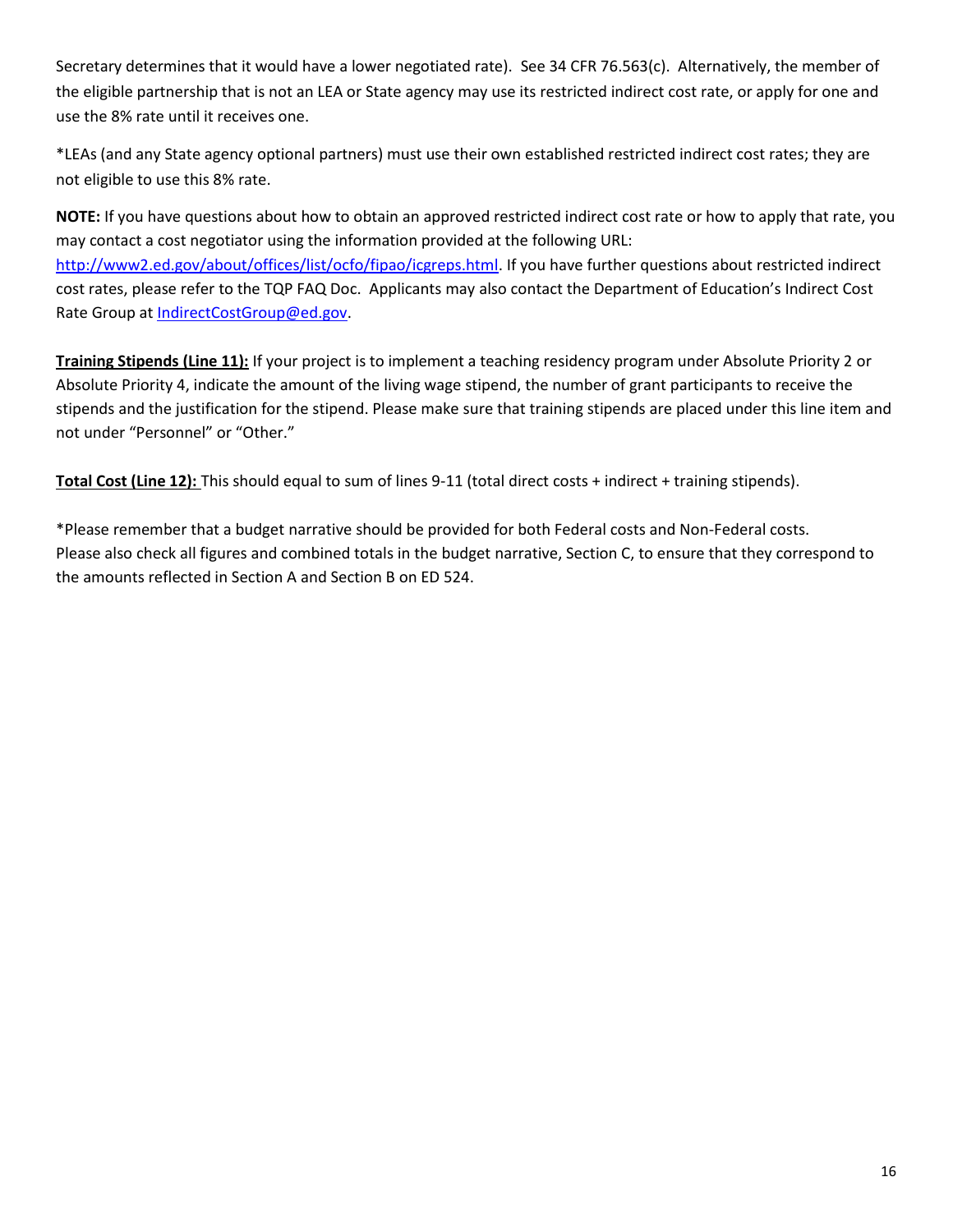#### **INSTRUCTIONS FOR OTHER ATTACHMENTS (APPENDIX)**

Applicants will attach any appendices they may have to the Grants.gov Other Attachments Form. Use the outline below to know which document to place in each appendix. The Grants.gov system will allow applicants to attach as many as ten separate appendices in this section.

| <b>Appendix A:</b> | TQP Optional Eligible Partnership AND Partner IHE Checklist                                                                                        |
|--------------------|----------------------------------------------------------------------------------------------------------------------------------------------------|
| <b>Appendix B:</b> | TQP Optional Application and General Program Requirements Checklist*                                                                               |
| <b>Appendix C:</b> | TQP Optional Needs Assessment for TQP Application and General Program Requirements*                                                                |
| <b>Appendix D:</b> | TQP Optional High-Need LEA AND High-Need School Checklist*                                                                                         |
| <b>Appendix E:</b> | TQP Optional Absolute Priority Checklist*                                                                                                          |
|                    | Applicants may address only ONE Absolute Priority.                                                                                                 |
| <b>Appendix F:</b> | TQP Waiver Request of 100% Match Requirement, if applicable                                                                                        |
|                    | Applicants should include a written request and justification in order to be considered for a<br>waiver from the match requirement, if applicable. |
| <b>Appendix G:</b> | Demonstrates Rational: (Logic Model)                                                                                                               |
| <b>Appendix H:</b> | <b>Resumes of Key Personnel</b>                                                                                                                    |
| <b>Appendix I:</b> | Letters of Support and Memorandum of Understanding from partners, if applicable. Match<br><b>Documentation Letters and Match chart.</b>            |
|                    |                                                                                                                                                    |

#### **Appendix J**: **Current Indirect Cost Rate Agreement** and **Other documents, as applicable**

\*Applicants are strongly encouraged to use the optional checklists on the following pages to document and identify where required information can be found in the proposed application. Use of the checklists will enable reviewers and Department staff to identify where in your applications required information is located, and prevent your applications from being found ineligible for funding because this information cannot be located. The TQP program statue includes a great many application and program requirements that your application must to address. We don't want any applicant to have its application rejected because we could not find information in the application that the law requires.

Applicants can download the above listed optional checklists from the TQP program webpage: <https://innovation.ed.gov/what-we-do/teacher-quality/teacher-quality-partnership/>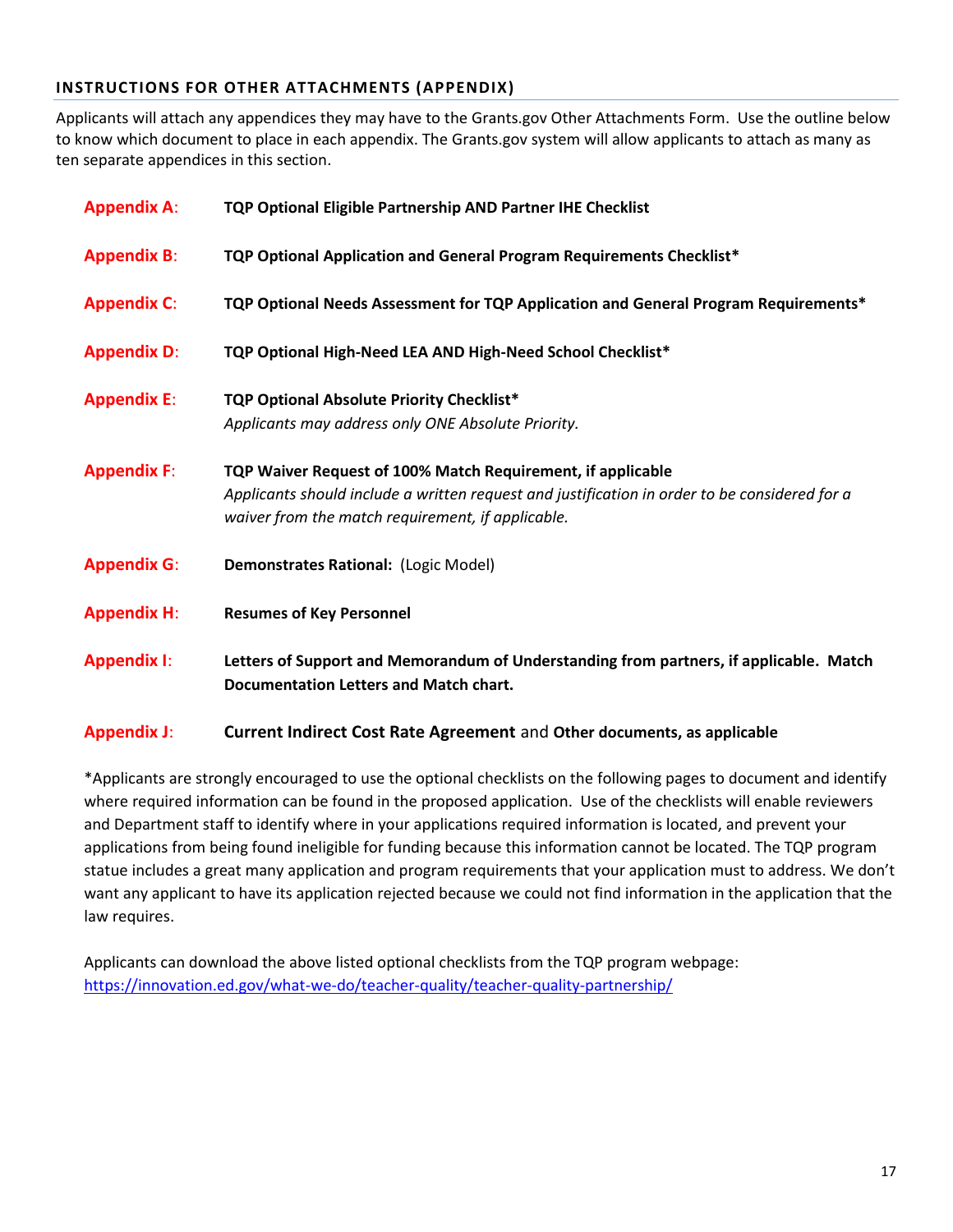#### A. ELIGIBILITY RESOURCES

#### **Sample TQP High-Need Data Resources**

Eligible applicants must meet the definition of a high-need LEA and high-need schools as found in section 200(10) and 200(11) of the HEA by providing documentation that it has at least 20 percent of, or at least 10,000, children from low-income families, providing documentation that the LEA(s) meets the eligibility requirements for funding under the Small, Rural School Achievement (SRSA) Program under section 6211(b) of the ESEA or meets the eligibility requirements for funding under the Rural and Low-Income School (RLIS) Program under section 6221(b) of the ESEA and a high-percentage teachers not teaching in the academic subject areas or grade levels in which the teachers were trained to teach.

#### **Poverty/Rural Area Requirement**

Section 200(2) of the HEA defines the term "children from low-income families" to have the meaning described in section 1124(c)(1)(A) of the ESEA, as amended. That ESEA provision requires use of the most recent poverty data issued by the US Census Bureau. These data may be found in the following links:

# https://www.census.gov/programs-surveys/saipe.html

https://www2.ed.gov/programs/reapsrsa/eligibility.html <https://www2.ed.gov/programs/reaprlisp/eligibility.html>

If the Census Bureau data do not include poverty data for a particular LEA, such as a charter school with LEA status, a newly created LEA, and most if not all Bureau of Indian Education (BIE)-funded schools, the eligible partnership should include in its application documentary support for a conclusion that the level of its students' family poverty as measured by data it does have, such as eligibility for free or subsidized lunches, is comparable to 20 percent of, or at least 10,000, children from low income families as presented in the most recent Census Bureau data. The Department will then review these submissions on a case-by-case basis.

#### **Teacher Need**

The Department is not able to provide a definitive threshold on what constitutes a high percentage of teachers not teaching in the academic subject areas or grade levels in which the teachers were trained to teach, or a high teacher turnover rate or a high percentage of teachers with emergency, provisional, or temporary certification or licensure. Therefore, eligible applicants should include in their application documentation to support the conclusion that any LEA they would identify as a high-need LEA has one of these teacher need characteristics. The Department will then review these submissions on a case-by-case basis.

Applicants should present their best case with the documentation of poverty among the target population proposed in their TQP application. The websites listed above may be used to help document poverty data, however, other reliable data sources may be used as well. Please make sure your data sources are properly documented and are the most recent data available. Data should not be the most recent data available.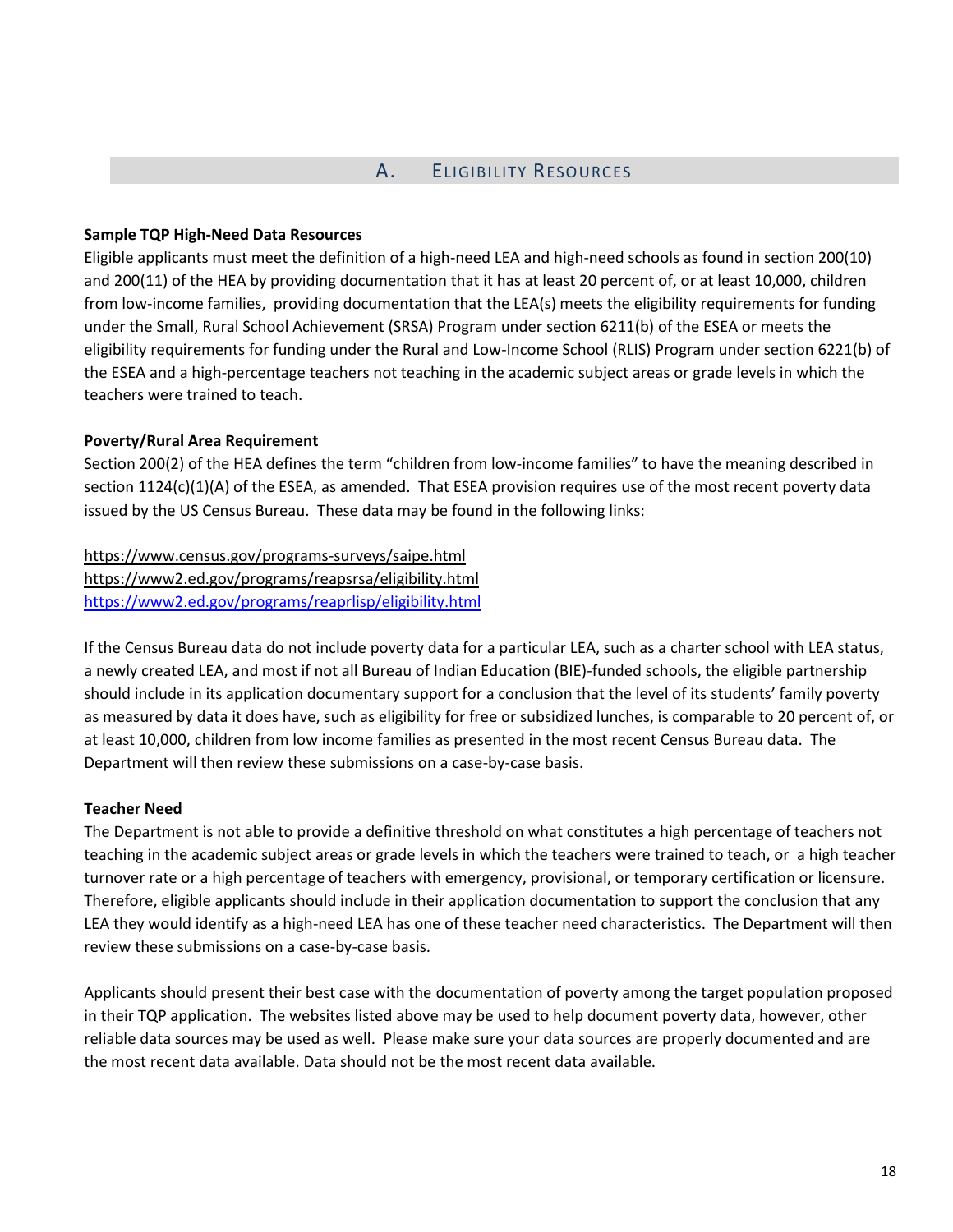#### B. REQUIRED FORM & INSTRUCTIONS

Applicants must submit along with their project narrative the required standard forms, assurances, and certifications. Below is a list of the standard forms, assurances, and certifications that are required.

- SF 424 Application Form for Federal Assistance
- ED Supplemental Form for SF 424
- ED 524 Form (Budget Summary Form)
- Grant Application Form for Project Objectives and Performance Measures
- SF-LLL Disclosure of Lobbying Activities
- General Education Provisions Act (GEPA) Requirements Section 427
- Grants.gov Certification Regarding Lobbying (formerly ED 80-0013)
- SF 424B Form Assurances, Non-Construction Programs

The following pages provide a copy of the instructions for completing these forms. Electronic copies of the required forms can be found at the following addresses:

[http://www2.ed.gov/fund/grant/apply/appforms/appforms.html;](http://www2.ed.gov/fund/grant/apply/appforms/appforms.html) or on the Grants.gov website: [https://www.grants.gov/web/grants/forms.html;](https://www.grants.gov/web/grants/forms.html) and the Grants.gov submission package.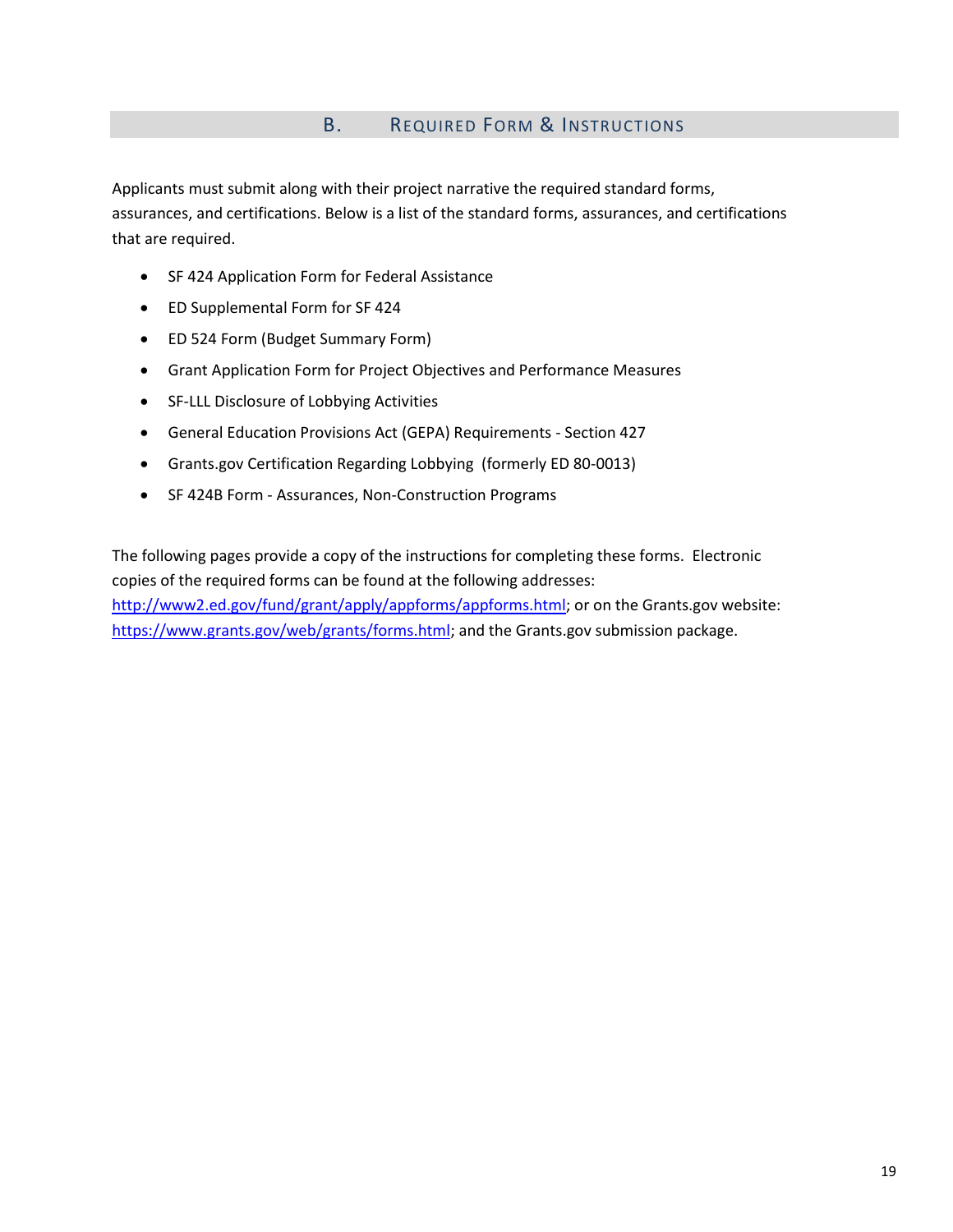# **OPTIONAL TQP ELIGIBLE PARTNERSHIP AND PARTNER IHE CHECKLIST**

| <b>Eligible Applicant Name:</b>                                                                                   |                                                                              |                                                                                                                            |
|-------------------------------------------------------------------------------------------------------------------|------------------------------------------------------------------------------|----------------------------------------------------------------------------------------------------------------------------|
|                                                                                                                   |                                                                              | <b>Eligible Partnership Entities</b>                                                                                       |
| <b>High-Need LEA:</b>                                                                                             |                                                                              |                                                                                                                            |
|                                                                                                                   | High-Need School within the High-Need LEA:                                   |                                                                                                                            |
|                                                                                                                   | (must identify at least ONE school within each high-                         |                                                                                                                            |
| need LEA at time of application)                                                                                  |                                                                              |                                                                                                                            |
| <b>Partner IHE:</b>                                                                                               |                                                                              |                                                                                                                            |
|                                                                                                                   | <b>College or School of Education within the</b>                             |                                                                                                                            |
| partner IHE:                                                                                                      |                                                                              |                                                                                                                            |
|                                                                                                                   | <b>College or School of Arts and Sciences within</b>                         |                                                                                                                            |
| the partner IHE:                                                                                                  |                                                                              |                                                                                                                            |
|                                                                                                                   |                                                                              | <b>Partner IHE Eligibility</b>                                                                                             |
|                                                                                                                   |                                                                              | Partner institution from Section 200(17) means an IHE, which may include a two-year IHE offering a dual program with a     |
|                                                                                                                   |                                                                              | partner four-year IHE, participating in an eligible partnership that has a teacher preparation program--                   |
|                                                                                                                   |                                                                              | (i) Whose graduates exhibit strong performance on State determined qualifying assessments for new teachers through--       |
| Page ________                                                                                                     |                                                                              | (A) Demonstrating that 80 percent or more of the graduates of the program who intend to enter                              |
|                                                                                                                   |                                                                              | the field of teaching have passed all of the applicable State qualification assessments for new                            |
|                                                                                                                   |                                                                              | teachers, which shall include an assessment of each prospective teacher's subject matter                                   |
|                                                                                                                   |                                                                              | knowledge in the content area in which the teacher intends to teach; or                                                    |
|                                                                                                                   |                                                                              | (B) Being ranked among the highest-performing teacher preparation programs in the State as determined by the State--       |
| Page ________                                                                                                     | of the HEA before the first publication of the report card; and              | (1) Using criteria consistent with the requirements for the State Report Card under section 205(b)                         |
| Page ______                                                                                                       |                                                                              | (2) Using the State report card on teacher preparation required under section 205(b), after the                            |
|                                                                                                                   |                                                                              | first publication of such report card and for every year thereafter; and                                                   |
| (ii) That requires--                                                                                              |                                                                              |                                                                                                                            |
| Page ________                                                                                                     |                                                                              | (A) Each student in the program to meet high academic standards or demonstrate a record of                                 |
|                                                                                                                   |                                                                              | success, as determined by the institution (including prior to entering and being accepted into a                           |
|                                                                                                                   | program), and participate in intensive clinical experience;                  |                                                                                                                            |
| Page ________                                                                                                     |                                                                              | (B) Each student in the program preparing to become a teacher who meets applicable State                                   |
|                                                                                                                   | certification and licensure requirements; and                                |                                                                                                                            |
| Page                                                                                                              |                                                                              | (C) Each student in the program preparing to become an early childhood educator to meet degree                             |
|                                                                                                                   |                                                                              | requirements, as established by the State, and become highly competent.                                                    |
|                                                                                                                   |                                                                              | Note: For purposes of paragraph (ii)(C) of this definition, the term "highly competent," under section 200(12) of the HEA, |
| when used with respect to an early childhood educator, means an educator--                                        |                                                                              |                                                                                                                            |
| (a) With specialized education and training in development and education of young children from birth until entry |                                                                              |                                                                                                                            |
| into kindergarten;                                                                                                |                                                                              |                                                                                                                            |
| (b) With--                                                                                                        |                                                                              |                                                                                                                            |
|                                                                                                                   | (i) A baccalaureate degree in an academic major in the arts and sciences; or |                                                                                                                            |

(ii) An associate's degree in a related educational area; and

 (c) Who has demonstrated a high level of knowledge and use of content and pedagogy in the relevant areas associated with quality ECE.

\*Actual forms can be found on the TQP webpage.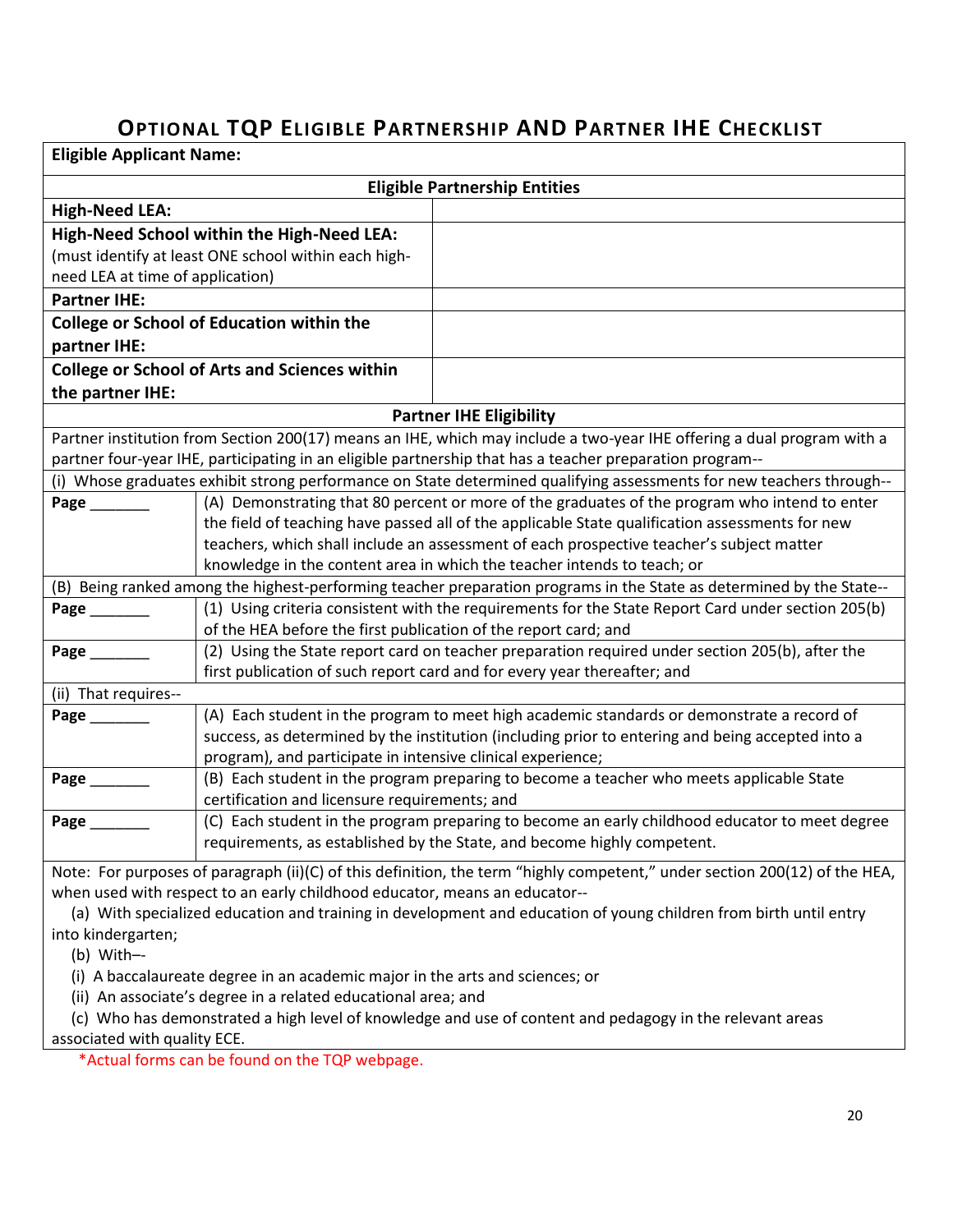### **OPTIONAL TQP APPLICATION AND GENERAL PROGRAM REQUIREMENTS CHECKLIST**

To be considered for funding, applicants must address the following general program application and program requirements that the HEA requires. Except as specifically noted in this section, the general application requirements are from section 202(b) of the HEA (20 U.S.C. 1022a(b)).

To ensure every program requirement is met and an authorized activity listed below, the Department strongly encourages the applicant, to indicate the page number(s) where the specific component is located in the program narrative on the left side of the page.

**Each eligible partnership desiring a grant under this program must submit an application that contains—**

 $(a)$  A needs assessment of the partners in the eligible partnership with respect to the preparation, ongoing training, professional development, and retention of general education and special education teachers, principals, and, as applicable, early childhood educators. (*Place the needs assessment in Appendix C*)

| (b)  | (b) A description of the extent to which the program to be carried out with grant funds, as       |
|------|---------------------------------------------------------------------------------------------------|
|      | described in Absolute Priority 1 or Absolute Priority 2, in this notice, will prepare prospective |
|      | and new teachers with strong teaching skills                                                      |
| (c)  | (c) A description of how such program will prepare prospective and new teachers to                |
|      | understand and use research and data to modify and improve classroom instruction                  |
| (d)  | (d) A description of--                                                                            |
| (1)  | (1) How the eligible partnership will coordinate strategies and activities assisted under the     |
|      | grant with other teacher preparation or professional development programs, including              |
|      | programs funded under the ESEA and IDEA and through the National Science Foundation; and          |
| (2)  | (2) How the activities of the partnership will be consistent with State, local, and other         |
|      | education reform activities that promote teacher quality and student academic achievement         |
| (e)  | (e) An assessment that describes the resources available to the eligible partnership, including-  |
| (1)  | (1) The integration of funds from other related sources;                                          |
|      | (2) The intended use of the grant funds; and                                                      |
| (2)  | (3) The commitment of the resources of the partnership to the activities assisted under this      |
| (3)  | program, including financial support, faculty participation, and time commitments, and to the     |
|      | continuation of the activities when the grant ends.                                               |
| (f)  | (f) A description of--                                                                            |
| (1)  | (1) How the eligible partnership will meet the purposes of the TQP Grant Program as               |
|      | specified in section 201 of the HEA;                                                              |
| (2)  | (2) How the partnership will carry out the activities required under Absolute Priority 1 or       |
|      | Absolute Priority 2, as described in this notice, based on the needs identified in paragraph (a), |
|      | with the goal of improving student academic achievement;                                          |
| (4)  | (4) The partnership's evaluation plan, it's plan for including the objective and measures         |
|      | identified in under section 204(a) of the HEA;                                                    |
| (5)  | (5) How the partnership will align the teacher preparation program with the--                     |
| (5i) | (i) State early learning standards for Early Childhood Education (ECE) programs, as               |
|      |                                                                                                   |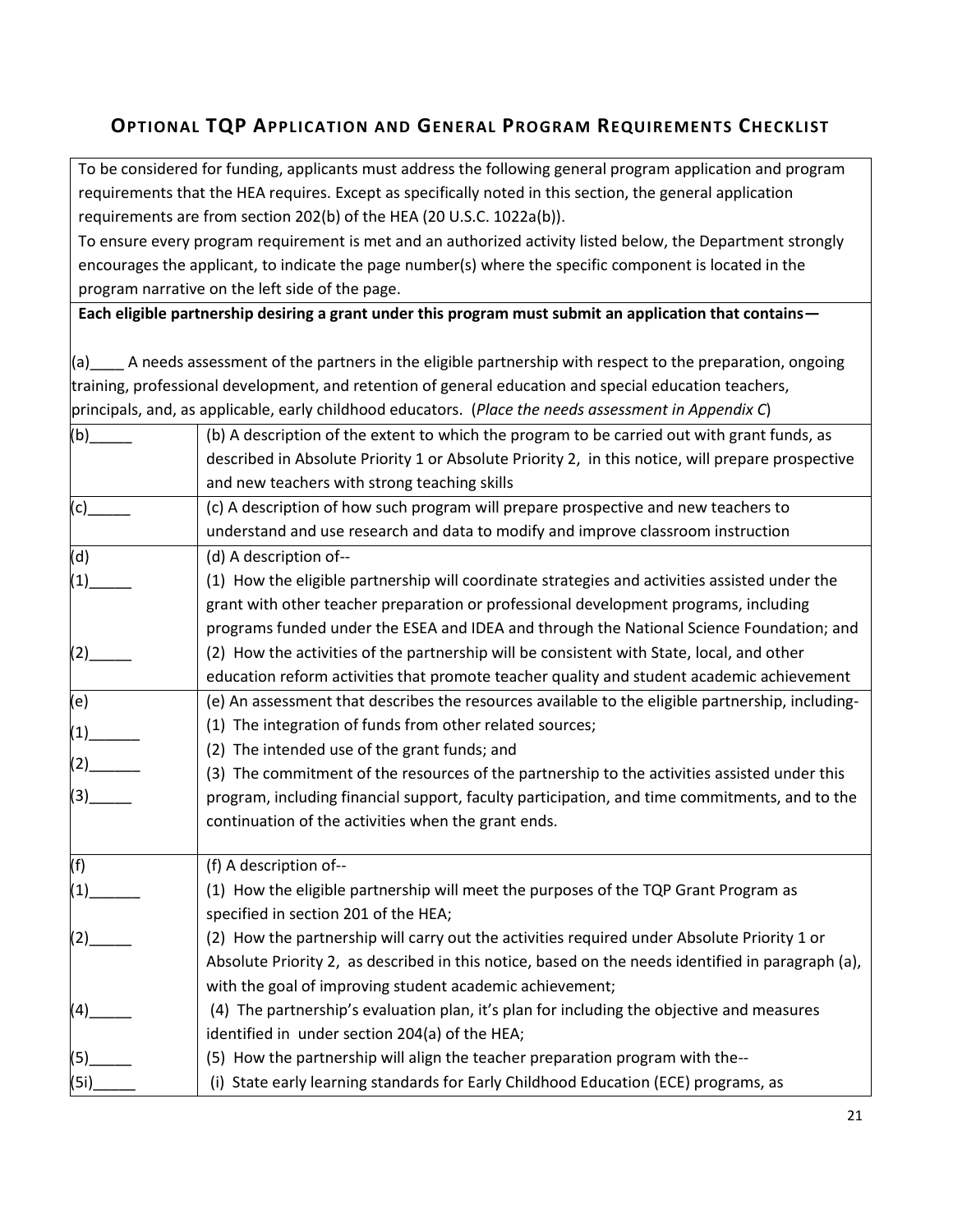|       | appropriate, and with the relevant domains of early childhood development; and                                                                                                                                                                                                                                                                                                                                                                                                                      |
|-------|-----------------------------------------------------------------------------------------------------------------------------------------------------------------------------------------------------------------------------------------------------------------------------------------------------------------------------------------------------------------------------------------------------------------------------------------------------------------------------------------------------|
| (5ii) | (ii) Student academic achievement standards and academic content standards under section                                                                                                                                                                                                                                                                                                                                                                                                            |
|       | 1111(b)(1) of the ESEA, established by the State in which the partnership is located;                                                                                                                                                                                                                                                                                                                                                                                                               |
| (6)   | (6) How the partnership will prepare general education teachers to teach students with                                                                                                                                                                                                                                                                                                                                                                                                              |
|       | disabilities, including training related to participation as a member of individualized education<br>program teams, as defined in section 614(d)(1)(B) of the IDEA;                                                                                                                                                                                                                                                                                                                                 |
| (7)   | (7) How the partnership will prepare general education and special education teachers to<br>teach students who are limited English proficient;                                                                                                                                                                                                                                                                                                                                                      |
| (8)   | (8) How faculty at the partner institution will work during the term of the grant, with teachers<br>who meet applicable State certification and licensure requirements, including any<br>requirements for certification obtained through alternative routes to certification, or, with<br>regard to special education teachers the qualifications describes in section $612(a)(14)(C)$ of<br>the IDEA, in the classrooms of high-need schools served by the high-need LEA in the<br>partnership to- |
| (i)   | (i) Provide high-quality professional development activities to strengthen the content<br>knowledge and teaching skills of elementary school and secondary school teachers; and                                                                                                                                                                                                                                                                                                                     |
| (ii)  | (ii) Train other classroom teachers to implement literacy programs that incorporate the<br>essential components of reading instruction;                                                                                                                                                                                                                                                                                                                                                             |
| (9)   | (9) How the partnership will design, implement, or enhance a year-long and rigorous teaching<br>preservice clinical program component;                                                                                                                                                                                                                                                                                                                                                              |
| (10)  | (10) How the partnership will support in-service professional development strategies and<br>activities; and                                                                                                                                                                                                                                                                                                                                                                                         |
| (11)  | (11) How the partnership will collect, analyze, and use data on the retention of all teachers<br>and early childhood educators in schools and ECE programs located in the geographic area<br>served by the partnership to evaluate the effectiveness of the partnership's teacher and<br>educator support system.                                                                                                                                                                                   |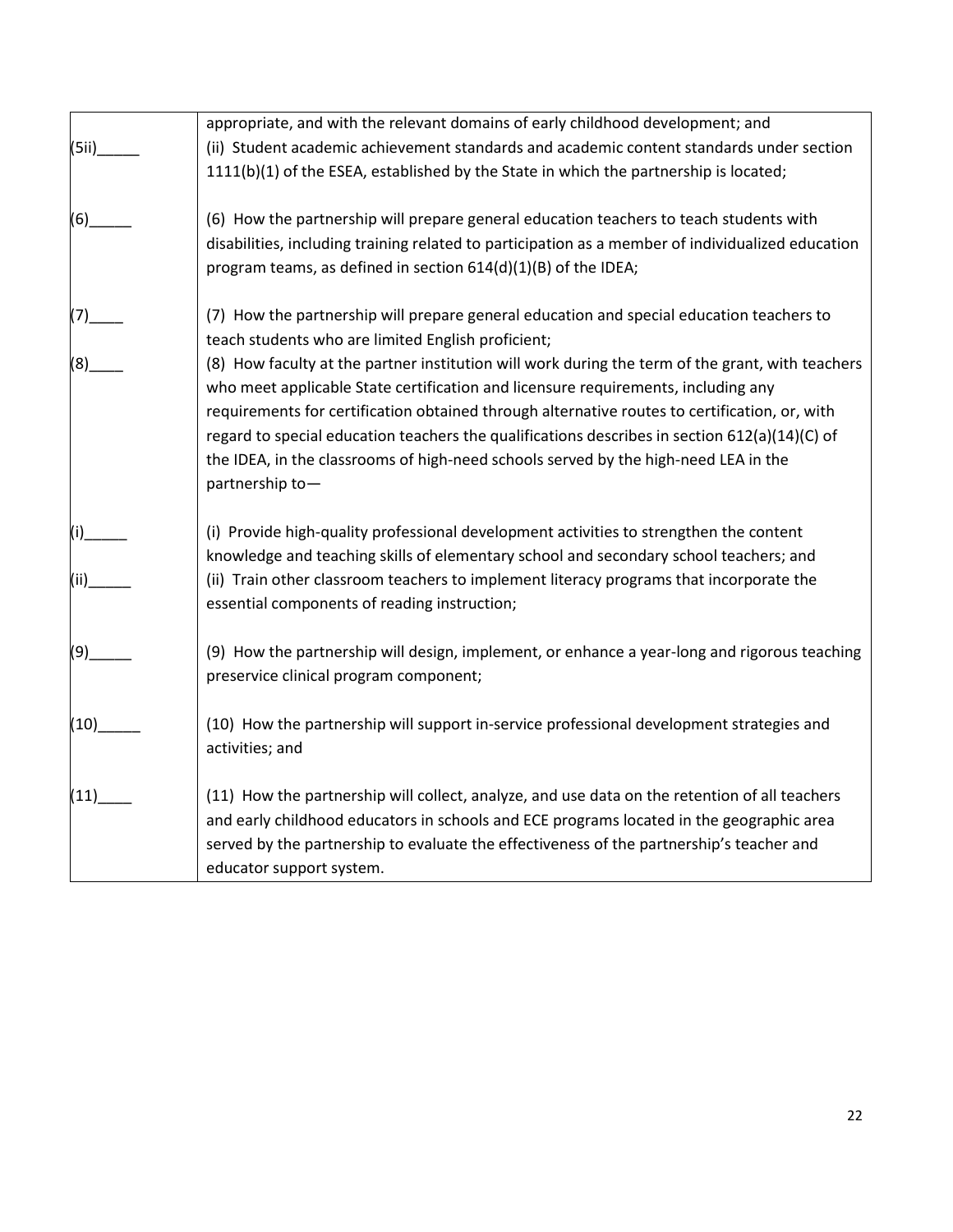| $(g)$ _ | $(g)$ With respect to the induction program required as part of the activities carried out under |
|---------|--------------------------------------------------------------------------------------------------|
|         | Absolute Priority 1 or Absolute Priority 2, or both-                                             |
| (1)     | (1) A demonstration that the schools and departments within the IHE that are part of the         |
|         | induction program will effectively prepare teachers, including providing content expertise and   |
|         | expertise in teaching, as appropriate;                                                           |
| (2)     | (2) A demonstration of the eligible partnership's capability and commitment to, and the          |
|         | accessibility to and involvement of faculty in, the use of empirically-based practice and        |
|         | scientifically valid research on teaching and learning;                                          |
| (3)     | (3) A description of how the teacher preparation program will design and implement an            |
|         | induction program to support, though not less than the first two years of teaching, all new      |
|         | teachers who are prepared by the teacher preparation program in the partnership and who          |
|         | teach in the high-need LEA in the partnership, and, to the extent practicable, all new teachers  |
|         | who teach in such high-need LEA, in the further development of the new teachers' teaching        |
|         | skills, including the use of mentors who are trained and compensated by such program for the     |
|         | mentors' work with new teachers; and                                                             |
| 4       | (4) A description of how faculty involved in the induction program will be able to substantially |
|         | participate in an ECE program or elementary school or secondary school classroom setting, as     |
|         | applicable, including release time and receiving workload credit for such participation.         |

\*Actual forms can be found on the TQP webpage.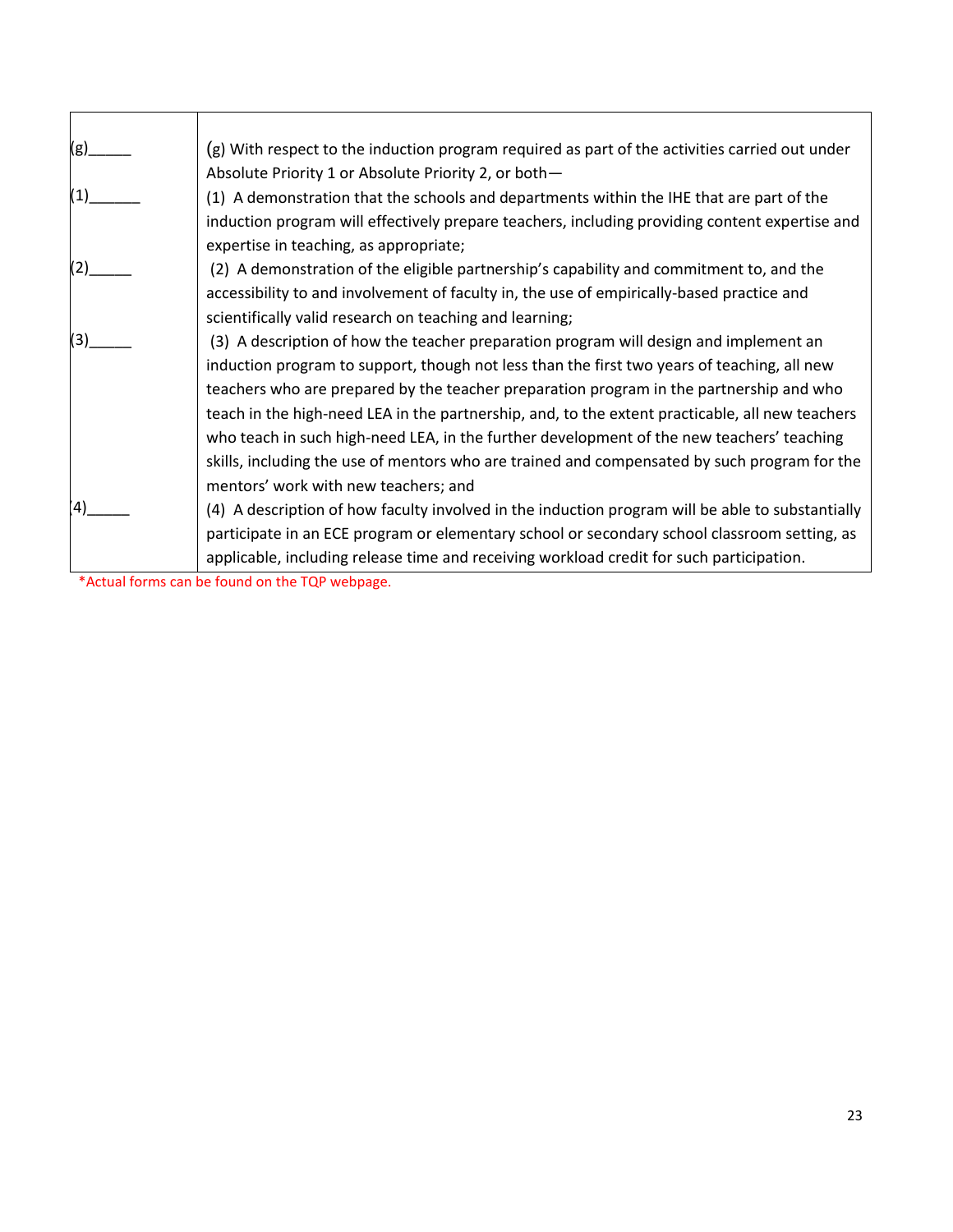# **OPTIONAL TQP HIGH-NEED LEA ELIGIBILITY CHECKLIST**

Applicants must include information that confirms that each LEA (or consortium of LEAs) to be served under the grant meet the statutory definition of high-need. Applicants are strongly encouraged to use the checklist below to indicate the option used to support eligibility and the page of where it can be found in the application. Once complete, upload the checklist into Appendix A. For high-need LEAs, data must be submitted for all three components below poverty / rural area, teacher need requirement, and High-need school within the partner LEA. It is very important that applicants review the definitions of high-need LEA and high-need school included in the NIA. Applicants should also view page 10 of this application package for sample data sources.

| <b>Poverty/Rural Area Requirement (Component A)</b> |                                                                                                                                                                                                                                                   |  |
|-----------------------------------------------------|---------------------------------------------------------------------------------------------------------------------------------------------------------------------------------------------------------------------------------------------------|--|
|                                                     | A1: Provide the percentage that demonstrates that not less than 20% of the children served by the LEA(s)<br>are children from low-income families.                                                                                                |  |
| (pg.)                                               | <b>OR</b>                                                                                                                                                                                                                                         |  |
|                                                     |                                                                                                                                                                                                                                                   |  |
|                                                     | A2: Provide the number that demonstrates that the LEA(s) is one that serves not fewer than 10,000 children<br>from low-income families.                                                                                                           |  |
| (pg.)                                               | <b>OR</b>                                                                                                                                                                                                                                         |  |
|                                                     | A3: Document that the LEA(s) meets the eligibility requirements for funding under the Small, Rural School<br>Achievement (SRSA) Program under section 6211(b) of the ESEA.                                                                        |  |
| (pg.)                                               | <b>OR</b>                                                                                                                                                                                                                                         |  |
|                                                     | A4: Document that the LEA(s) meets the eligibility requirements for funding under the Rural and Low-<br>Income School (RLIS) Program under section 6221(b) of the ESEA.                                                                           |  |
| (pg.)                                               |                                                                                                                                                                                                                                                   |  |
|                                                     | <b>Teacher Need (Component B)</b>                                                                                                                                                                                                                 |  |
|                                                     | B1: The Department will accept data that demonstrates that the participating teachers in the partner LEA(s)<br>has a lack of training in the academic subject areas or grade levels in which they were trained to teach that is                   |  |
| (pg.)                                               | at least 5%. The Department will consider an applicant's data that represents a lower percentage rate on a<br>case by case basis.                                                                                                                 |  |
|                                                     | <b>OR</b>                                                                                                                                                                                                                                         |  |
|                                                     |                                                                                                                                                                                                                                                   |  |
| (pg.)                                               | B2: The Department will accept data that demonstrates that the participating LEA(s) has a "high<br>percentage," of at least 1.4%, of teachers with emergency, provisional or temporary certification or licensure                                 |  |
|                                                     | that it reported to the State for the purposes of the State's October 2008 HEA, section 207 report. The                                                                                                                                           |  |
|                                                     | Department will consider an applicant's data that represents a lower percentage rate on a case by case<br>basis.                                                                                                                                  |  |
|                                                     | <b>OR</b>                                                                                                                                                                                                                                         |  |
| (pg.)                                               |                                                                                                                                                                                                                                                   |  |
|                                                     | B3: The Department will accept data that demonstrates that the participating LEA(s) has a high annual                                                                                                                                             |  |
|                                                     | teacher turnover rate of at least 15.5 percent among classroom teachers who did not return to the same<br>school in the LEA. The Department will consider an applicant's data that represents a lower percentage rate<br>on a case by case basis. |  |
| $*$ A $\leftrightarrow$ in Forms                    | can be found on the TOD webpage                                                                                                                                                                                                                   |  |

Actual forms can be found on the TQP webpage.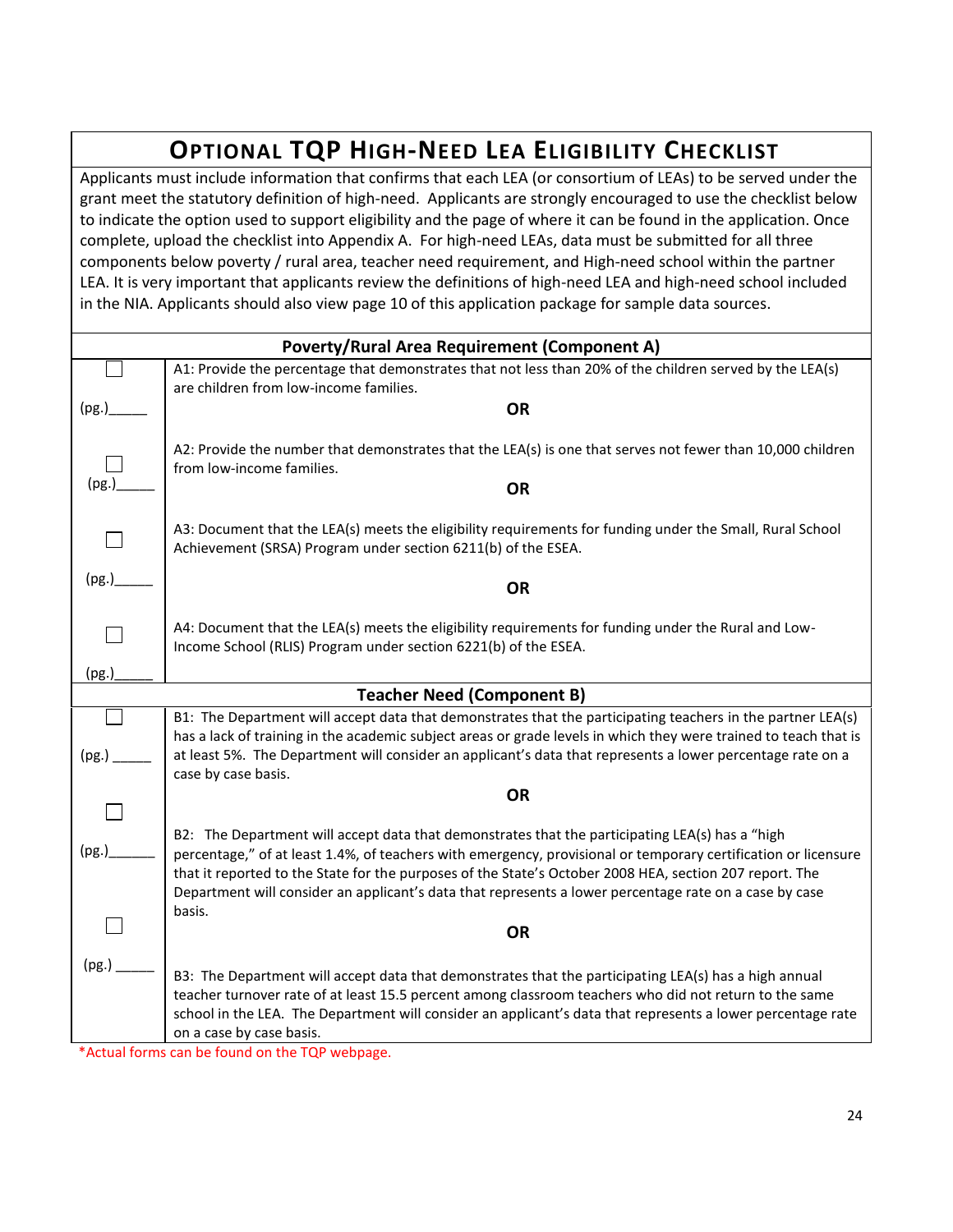|       | OPTIONAL TQP HIGH-NEED SCHOOL ELIGIBILITY CHECKLIST                                                                                                                                                                                                                                                                                                                                                                      |  |  |  |
|-------|--------------------------------------------------------------------------------------------------------------------------------------------------------------------------------------------------------------------------------------------------------------------------------------------------------------------------------------------------------------------------------------------------------------------------|--|--|--|
|       | Applicant must submit data to confirm the eligibility for at least ONE partner high-need school from each eligible                                                                                                                                                                                                                                                                                                       |  |  |  |
|       | high-need LEA at the time of application. Additional high-need schools may be added later if the applicant is                                                                                                                                                                                                                                                                                                            |  |  |  |
|       | awarded funding under TQP.                                                                                                                                                                                                                                                                                                                                                                                               |  |  |  |
|       | For determining the eligibility of a "high-need school," the Department is only aware of data regarding free and<br>reduced price school lunches (FRPSL) as available to schools and LEAs.                                                                                                                                                                                                                               |  |  |  |
|       |                                                                                                                                                                                                                                                                                                                                                                                                                          |  |  |  |
|       | C1: List the schools proposed for the partnership, confirm that they rank in the top quartile and provide the<br>percentage of students eligible for FRPSL;                                                                                                                                                                                                                                                              |  |  |  |
| (pg.) | <b>OR</b>                                                                                                                                                                                                                                                                                                                                                                                                                |  |  |  |
| (pg.) | C2: Provide data that the school is an elementary school where not less than 60% of its students are eligible for<br>FRPSL, or that the aggregate level of poverty of the school's feeder schools based on the aggregate percentage of<br>their students eligible for FRPSL yields 60% with extra documentation provided from section 200(11)(B)(ii) of HEA;<br><b>OR</b>                                                |  |  |  |
| (pg.) | C3: Provide data that the school is not an elementary school where not less than 45% of its students are eligible<br>for FRPSL, or that the aggregate level of poverty of the school's feeder schools based on the aggregate percentage<br>of their students eligible for FRPSL yields 45%, with extra documentation provided from section 200(11)(B)(ii) of<br>HEA.<br>$*$ Actual forms san be found on the TOD webpage |  |  |  |

\*Actual forms can be found on the TQP webpage.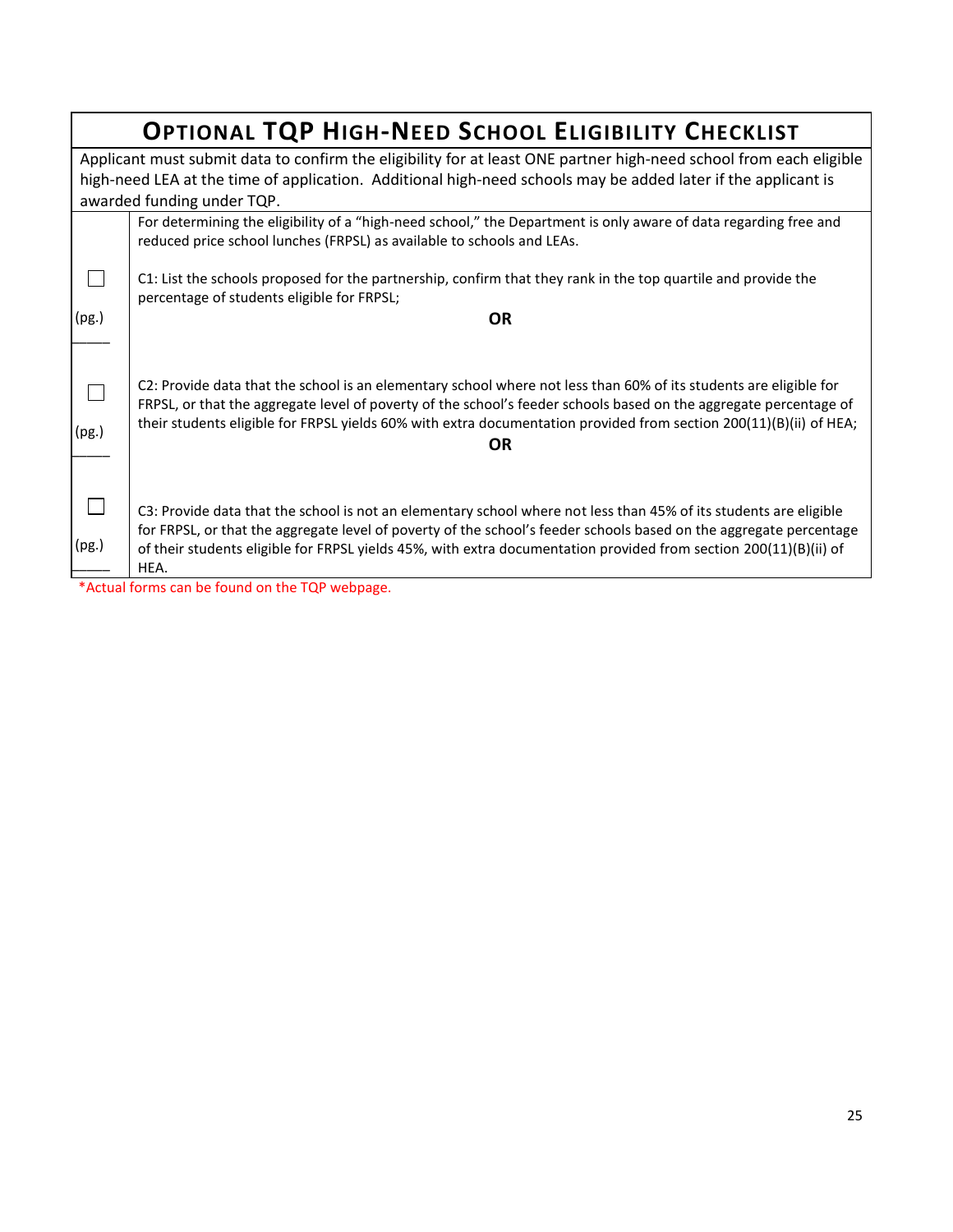# **OPTIONAL TQP ABSOLUTE PRIORITY 1 CHECKLIST**

#### **Pre-Baccalaureate/5th Year Initial License Preparation of Teachers**

Г

|                   | ric-baccalaurcate/J - real lillual License Freparation of reachers                                                                                                                                                                                                                                                                                                                                                                                                                                               |
|-------------------|------------------------------------------------------------------------------------------------------------------------------------------------------------------------------------------------------------------------------------------------------------------------------------------------------------------------------------------------------------------------------------------------------------------------------------------------------------------------------------------------------------------|
|                   | Applicants must respond to Absolute Priority 1 or Absolute Priority 2. Applicants that respond to Absolute Priority 1                                                                                                                                                                                                                                                                                                                                                                                            |
|                   | must address each component of this priority as listed below. To ensure the applications meets all priority                                                                                                                                                                                                                                                                                                                                                                                                      |
|                   | requirements and that reviewers and Department staff can locate this information in the application, the                                                                                                                                                                                                                                                                                                                                                                                                         |
|                   | Department strongly encourages the applicant, to indicate the page number(s) where the specific component is                                                                                                                                                                                                                                                                                                                                                                                                     |
|                   | located in the program narrative on the checklist below.                                                                                                                                                                                                                                                                                                                                                                                                                                                         |
| Page Number       |                                                                                                                                                                                                                                                                                                                                                                                                                                                                                                                  |
| (a)               | (a) Program Accountability. Implementing reforms, described in paragraph (b) of this priority,<br>within each teacher preparation program and, as applicable, each preparation program for ECE<br>programs, of the eligible partnership that is assisted under this priority, to hold each program<br>accountable for--                                                                                                                                                                                          |
| (i)               | (1) Preparing--<br>(i) New or prospective teachers who meet the applicable State certification and licensure<br>requirements including any requirements for certification obtained through alternative routes to<br>certification, or, with regard to special education teachers, the qualifications described in section<br>612(a)(14)(C) of the IDEA (including teachers in rural school districts, special educators, and<br>teachers of students who are limited English proficient);                        |
| (ii)              | (ii) Such teachers and, as applicable, early childhood educators, to understand empirically-based<br>practice and scientifically valid research related to teaching and learning and the applicability of<br>such practice and research, including through the effective use of technology, instructional<br>techniques, and strategies consistent with the principles of universal design for learning, and<br>through positive behavioral interventions and support strategies to improve student achievement; |
| (iii)             | and<br>(iii) As applicable, early childhood educators to be highly competent; and                                                                                                                                                                                                                                                                                                                                                                                                                                |
| (2)               | (2) Promoting strong teaching skills and, as applicable, techniques for early childhood educators<br>to improve children's cognitive, social, emotional, and physical development.                                                                                                                                                                                                                                                                                                                               |
|                   | (b) Required reforms. The reforms described in paragraph (a), above, must include--                                                                                                                                                                                                                                                                                                                                                                                                                              |
| $\left( 1\right)$ | (1) Implementing teacher preparation program curriculum changes that improve, evaluate, and<br>assess how well all prospective and new teachers develop teaching skills;                                                                                                                                                                                                                                                                                                                                         |
|                   | (2) Using empirically-based practice and scientifically valid research, where applicable, about<br>teaching and learning so that all prospective teachers and, as applicable, early childhood<br>educators--                                                                                                                                                                                                                                                                                                     |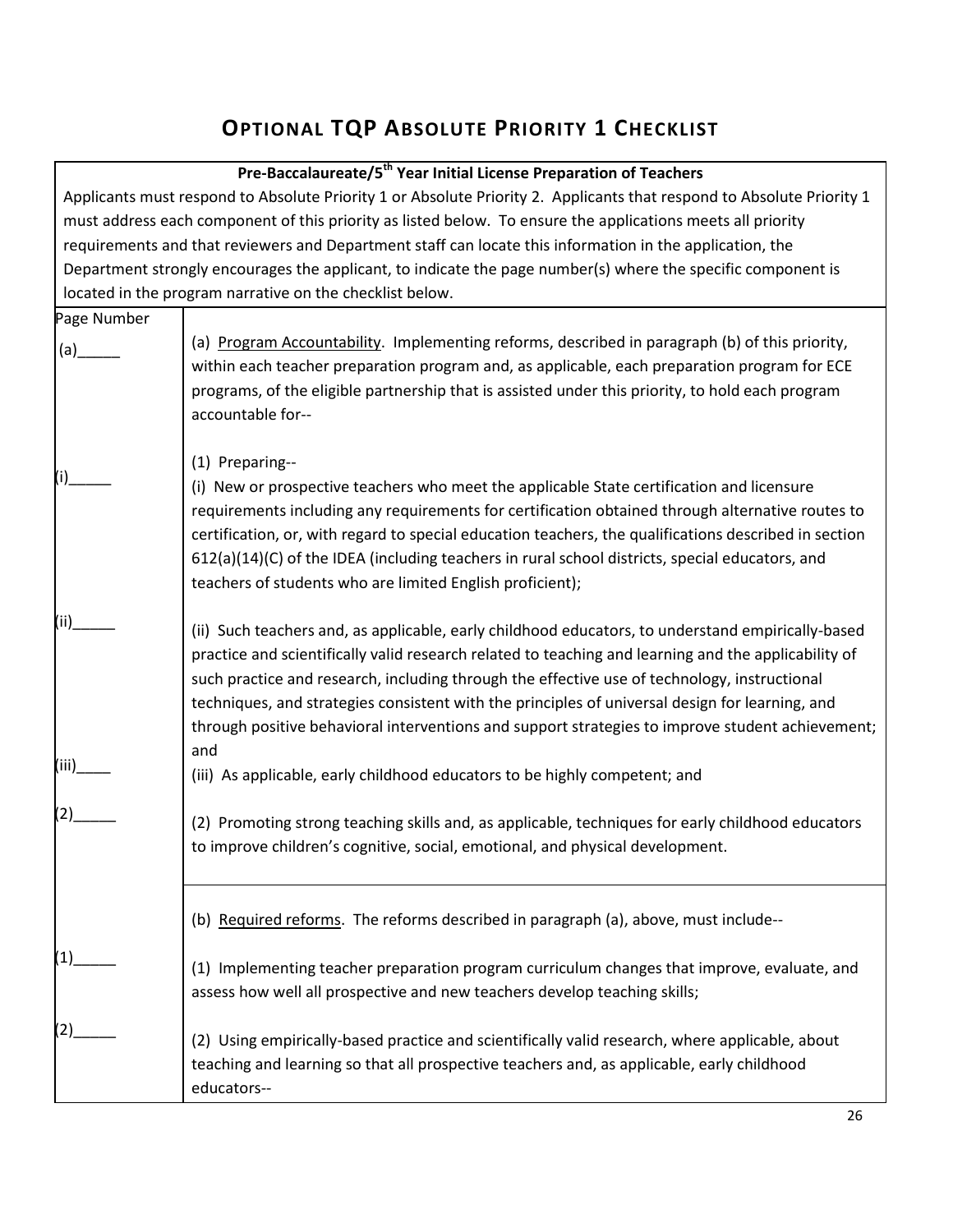| $(i)$ <sub>__</sub> | (i) Understand and can implement research-based teaching practices in classroom instruction;                                                                                                                                                                                                                                                                                                                                                                                                                                                                                                                                                                                                                                                                                                                                  |
|---------------------|-------------------------------------------------------------------------------------------------------------------------------------------------------------------------------------------------------------------------------------------------------------------------------------------------------------------------------------------------------------------------------------------------------------------------------------------------------------------------------------------------------------------------------------------------------------------------------------------------------------------------------------------------------------------------------------------------------------------------------------------------------------------------------------------------------------------------------|
| (iii)<br>(iii)      | (ii) Have knowledge of student learning methods;<br>(iii) Possess skills to analyze student academic achievement data and other measures of student<br>learning and use such data and measures to improve classroom instruction;                                                                                                                                                                                                                                                                                                                                                                                                                                                                                                                                                                                              |
| (iv)                | (iv) Possess teaching skills and an understanding of effective instructional strategies across all<br>applicable content areas that enable general education and special education teachers and early<br>childhood educators in order to--                                                                                                                                                                                                                                                                                                                                                                                                                                                                                                                                                                                    |
| (A)                 | (A) Meet the specific learning needs of all students, including students with disabilities, students<br>who are limited English proficient, students who are gifted and talented, students with low<br>literacy levels, and, as applicable, children in ECE programs; and                                                                                                                                                                                                                                                                                                                                                                                                                                                                                                                                                     |
| (B)                 | (B) Differentiate instruction for such students;                                                                                                                                                                                                                                                                                                                                                                                                                                                                                                                                                                                                                                                                                                                                                                              |
| (v)                 | (v) Can effectively participate as a member of the individualized education program team, as<br>defined in section 614(d)(1)(B) of the Individuals with Disabilities Education Act (IDEA); and                                                                                                                                                                                                                                                                                                                                                                                                                                                                                                                                                                                                                                |
| (vi)                | (vi) Can successfully employ effective strategies for reading instruction using the essential<br>components of reading instruction;                                                                                                                                                                                                                                                                                                                                                                                                                                                                                                                                                                                                                                                                                           |
| (3)                 | (3) Ensuring collaboration with departments, programs, or units of a partner institution outside of<br>the teacher preparation program in all academic content areas to ensure that prospective<br>teachers receive training in both teaching and relevant content areas in order to become meet<br>applicable State certification and licensure requirements, including any requirements for<br>certification obtained through alternative routes to certification, or, with regard to special<br>education teachers, the qualifications described in section 612(a)(14)(C) of the IDEA, which may<br>include training in multiple subjects to teach multiple grade levels as may be needed for<br>individuals preparing to teach in rural communities and for individuals preparing to teach students<br>with disabilities; |
| $(4)$ $\_$          | (4) Developing and implementing an induction program;<br>(5) Developing admissions goals and priorities aligned with the hiring objectives of the high-need                                                                                                                                                                                                                                                                                                                                                                                                                                                                                                                                                                                                                                                                   |
| $(6)$ $-$           | LEA in the eligible partnership; and<br>(6) Implementing program and curriculum changes, as applicable, to ensure that prospective<br>teachers have the requisite content knowledge, preparation, and degree to teach Advanced<br>Placement or International Baccalaureate courses successfully.                                                                                                                                                                                                                                                                                                                                                                                                                                                                                                                              |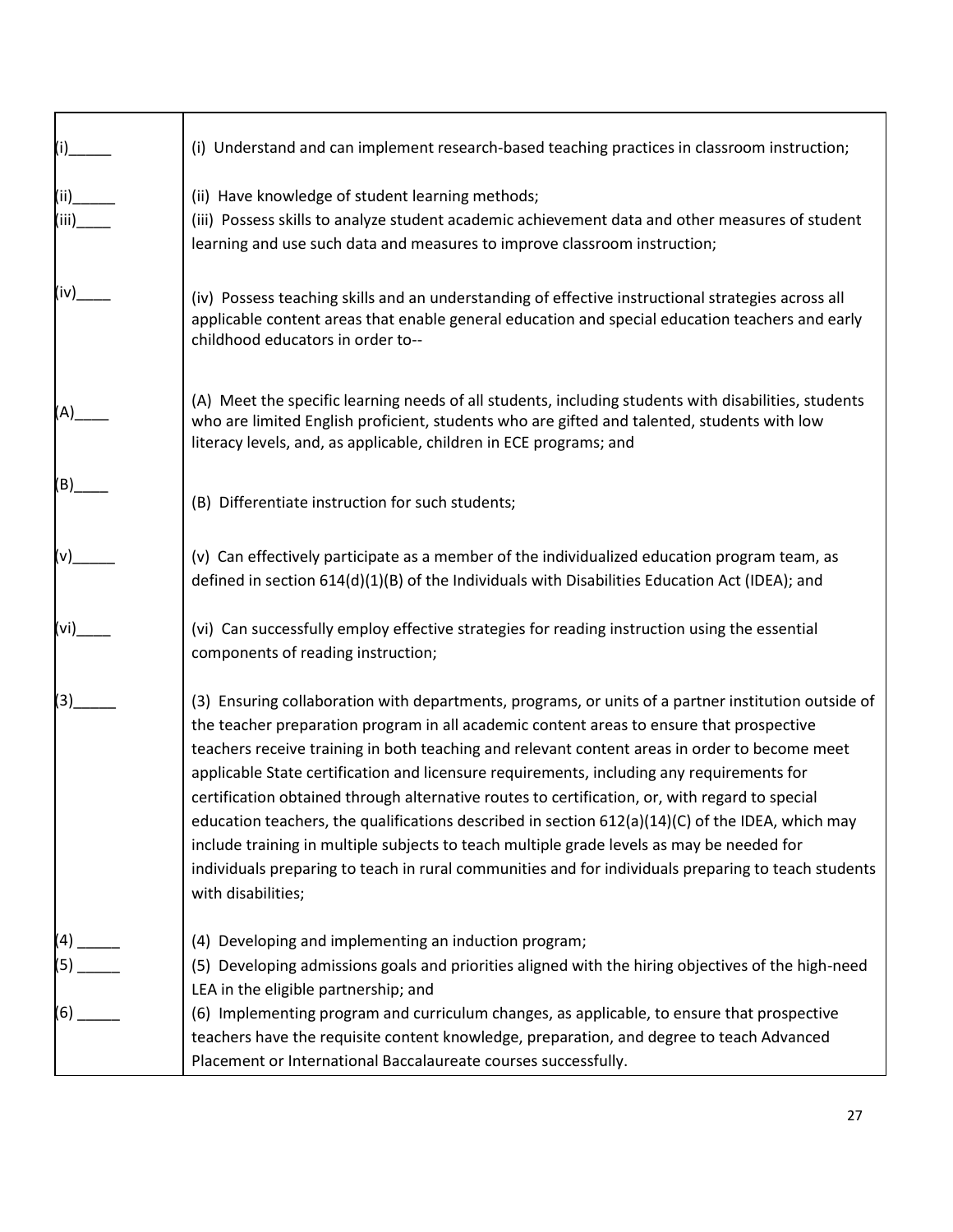|                   | (c) Clinical experience and interaction. Developing and improving a sustained and high-quality       |
|-------------------|------------------------------------------------------------------------------------------------------|
|                   | preservice clinical education program to further develop the teaching skills of all prospective      |
|                   | teachers and, as applicable, early childhood educators involved in the program. Such programs        |
|                   | shall do the following--                                                                             |
|                   |                                                                                                      |
| (1)               | (1) Incorporate year-long opportunities for enrichment, including-                                   |
|                   | (i) Clinical learning in classrooms in high-need schools served by the high-need LEA in the eligible |
|                   | partnership, and identified by the eligible partnership; and                                         |
| (iii)             | (ii) Closely supervised interaction between prospective teachers and faculty, experienced teachers,  |
|                   |                                                                                                      |
|                   | principals, other administrators, and school leaders at ECE programs (as applicable), elementary     |
|                   | schools, or secondary schools, and providing support for such interaction;                           |
|                   | (2) Integrate pedagogy and classroom practice and promote effective teaching skills in academic      |
|                   |                                                                                                      |
|                   | content areas;                                                                                       |
| (3)               | (3) Provide high-quality teacher mentoring.                                                          |
| (4)               | (4) Be offered over the course of a program of teacher preparation.                                  |
|                   | (5) Be tightly aligned with course work (and may be developed as a fifth year of a teacher           |
|                   | preparation program).                                                                                |
| (6)               | (6) Where feasible, allow prospective teachers to learn to teach in the same LEA in which the        |
|                   | teachers will work, learning the instructional initiatives and curriculum of that LEA.               |
|                   |                                                                                                      |
| (7)               | (7) As applicable, provide training and experience to enhance the teaching skills of prospective     |
|                   | teachers to better prepare such teachers to meet the unique needs of teaching in rural or urban      |
|                   | communities.                                                                                         |
|                   |                                                                                                      |
| (8)               | (8) Provide support and training for individuals participating in an activity for prospective or new |
|                   | teachers described in this paragraph, or paragraphs (a) and (b), or (d), and for individuals who     |
|                   | serve as mentors for such teachers, based on each individual's experience. Such support may          |
|                   | include--                                                                                            |
| (i)               | (i) With respect to a prospective teacher or a mentor, release time for such individual's            |
|                   | participation;                                                                                       |
| (ii) <sub>.</sub> | (ii) With respect to a faculty member, receiving course workload credit and compensation for         |
|                   | time teaching in the eligible partnership's activities; and                                          |
| (iii)             | (iii) With respect to a mentor, a stipend, which may include bonus, differential, incentive, or      |
|                   |                                                                                                      |
|                   | performance pay, based on the mentor's extra skills and responsibilities.                            |
| (d)               | (d) Induction programs for new teachers. Creating an induction program for new teachers or, in       |
|                   | the case of an early childhood education program, providing mentoring or coaching for new early      |
|                   | childhood educators.                                                                                 |
|                   |                                                                                                      |
|                   |                                                                                                      |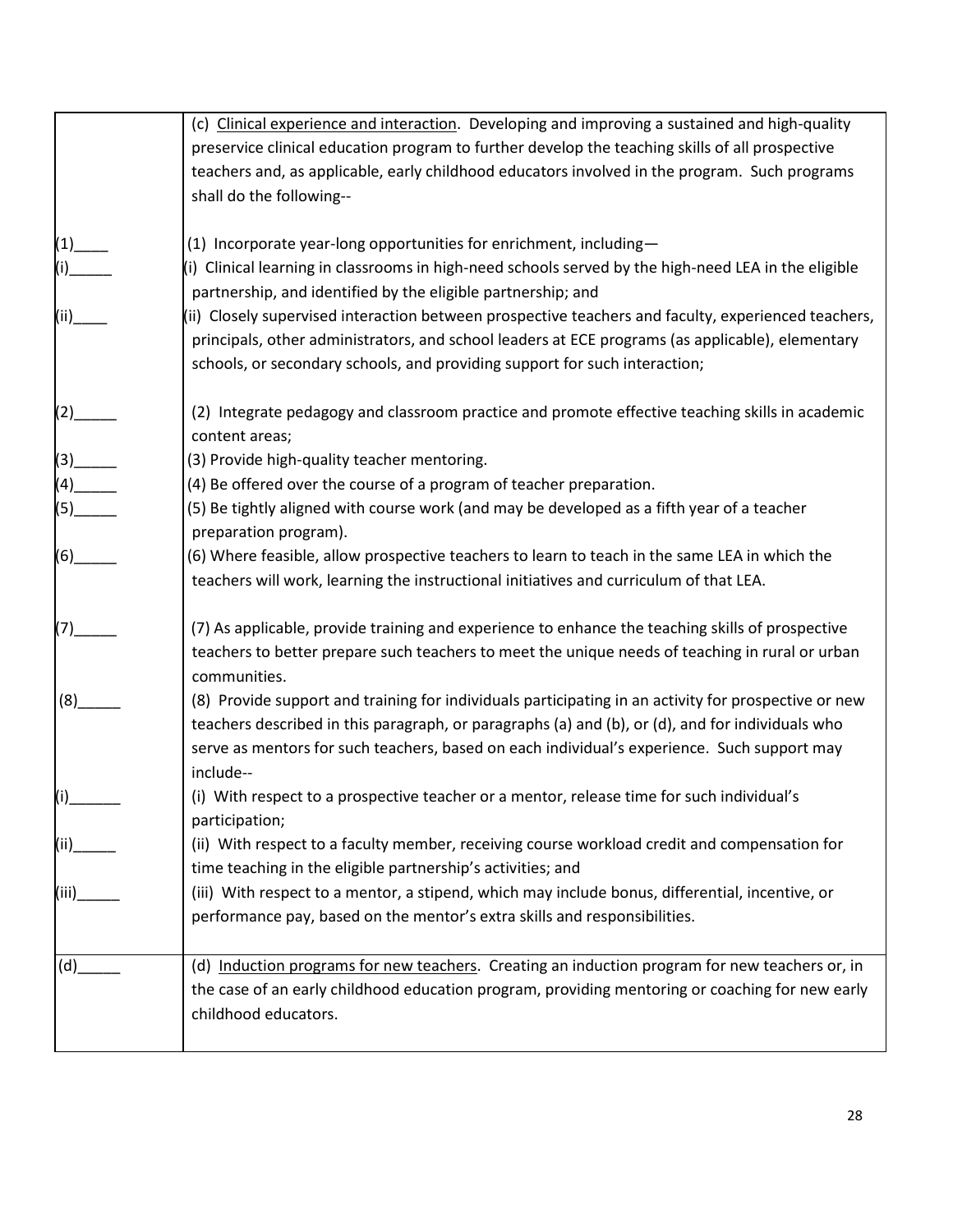| (e) | (e) Support and training for participants in ECE programs. In the case of an eligible partnership      |
|-----|--------------------------------------------------------------------------------------------------------|
|     | focusing on early childhood educator preparation, implementing initiatives that increase               |
|     | compensation for early childhood educators who attain associate or baccalaureate degrees in ECE.       |
|     |                                                                                                        |
| (f) | (f) Teacher recruitment. Developing and implementing effective mechanisms (which may include           |
|     | alternative routes to State certification of teachers) to ensure that the eligible partnership is able |
|     | to recruit qualified individuals to become teachers who meet the applicable State certification and    |
|     | licensure requirements, including any requirements for certification obtained through alternative      |
|     | routes to certification, or, with regard to special education teachers, the qualifications described   |
|     | in section 612(a)(14)(C) of the IDEA, through the activities of the eligible partnership, which may    |
|     | include an emphasis on recruiting into the teaching profession--                                       |
|     | (1) Individuals from under represented populations.                                                    |
|     | (2) Individuals to teach in rural communities and teacher shortage areas, including mathematics,       |
|     | science, special education, and the instruction of limited English proficient students; and            |
|     |                                                                                                        |
| (3) | (3) Mid-career professionals from other occupations, former military personnel, and recent             |
|     | college graduates with a record of academic distinction.                                               |
|     |                                                                                                        |
|     | (g) Literacy training. Strengthening the literacy teaching skills of prospective and, as applicable,   |
|     | new elementary school and secondary school teachers--                                                  |
| (1) | (1) To implement literacy programs that incorporates the essential components of reading               |
|     | instruction.                                                                                           |
| (2) | (2) To use screening, diagnostic, formative, and summative assessments to determine students'          |
|     | literacy levels, difficulties, and growth in order to improve classroom instruction and improve        |
|     | student reading and writing skills.                                                                    |
| (3) | (3) To provide individualized, intensive, and targeted literacy instruction for students with          |
|     | deficiencies in literacy skills.                                                                       |
| (4) | (4) To integrate literacy skills in the classroom across subject areas.                                |

\*Actual forms can be found on the TQP webpage.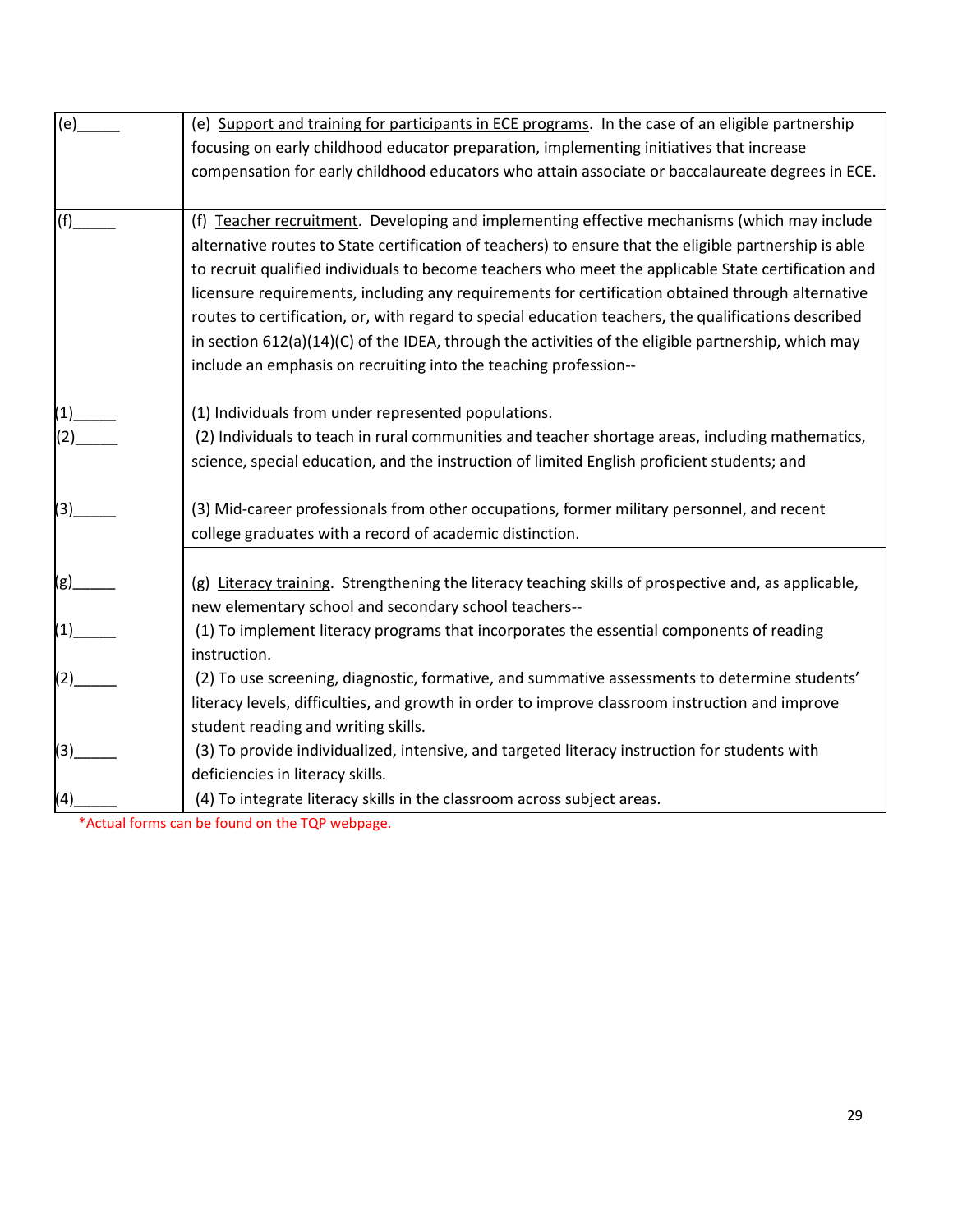# **OPTIONAL TQP ABSOLUTE PRIORITY 2 CHECKLIST**

#### **Effective Teaching Residency Programs (Teacher Residency Program)**

Applicants must respond to Absolute Priority 1 or Absolute Priority 2. Applicants that respond to Absolute Priority 2 must address each component of this priority as listed below. To ensure the applications meets all priority requirements and that reviewers and Department staff can locate this information in the application, the Department strongly encourages the applicant, to indicate the page number(s) where the specific component is located in the program narrative on the checklist below. Page Number  $(a)$  $(b)$  $(c)$  $(1)$  $\left( 2\right)$ (3)\_\_\_\_  $(4)$ \_\_ **(I) GENERAL.** Under this priority, an eligible partnership must carry out an effective teaching residency program that includes all of the following activities: (a) Supporting a teaching residency program described in paragraph II(a) for high-need subjects and areas, as determined by the needs of the high-need LEA in the partnership; (b) Placing graduates of the teaching residency program in cohorts that facilitate professional collaboration, both among graduates of the teaching residency program and between such graduates and mentor teachers in the receiving school; (c) Ensuring that teaching residents who participate in the teaching residency program receive— (1) Effective pre-service preparation as described in paragraph II; (2) Teacher mentoring; (3) Support required through the induction program as the teaching residents enter the classroom as new teachers; and (4) The preparation described in paragraphs (c)(1), (2), and (3) Clinical Experience and Interaction in Absolute Priority 1. (a)\_\_\_\_  $(1)_\_$ (2)\_\_\_\_  $(3)$ **(II) REQUIRED COMPONENTS OF TEACHING RESIDENCY PROGRAMS.** (a) Establishment and design. A teaching residency program under this priority is one that also is based upon models of successful teaching residencies that serves as a mechanism to prepare teachers for success in the high-need schools in the eligible partnership, and designed to include the following characteristics of successful programs: (1) The integration of pedagogy, classroom practice, and teacher mentoring; (2) Engagement of teaching residents in rigorous graduate-level course work leading to a master's degree while undertaking a guided teaching apprenticeship; (3) Experience and learning opportunities alongside a trained and experienced mentor teacher--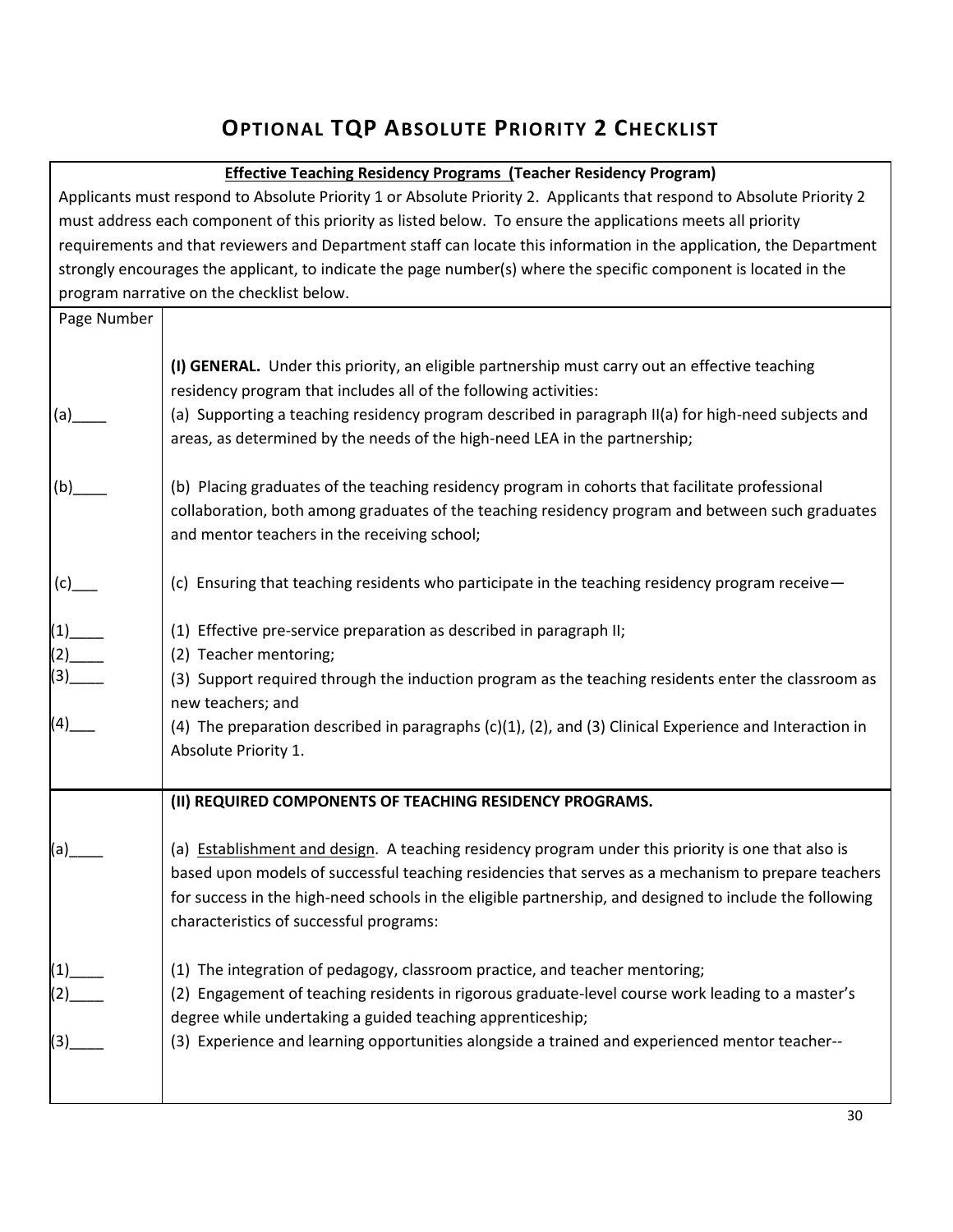|                                   | (i) Whose teaching shall complement the residency program so that classroom clinical practice is               |
|-----------------------------------|----------------------------------------------------------------------------------------------------------------|
|                                   | tightly aligned with coursework;                                                                               |
| (ii)                              | (ii) Who shall have extra responsibilities as a teacher leader of the teaching residency program, as a         |
|                                   | mentor for residents, and as a teacher coach during the induction program for new teachers; and for            |
|                                   | establishing, within the program, a learning community in which all individuals are expected to                |
|                                   | continually improve their capacity to advance student learning; and                                            |
| (iii)                             | (iii) Who may be relieved from teaching duties as a result of such additional responsibilities;                |
| $\begin{pmatrix} 4 \end{pmatrix}$ | (4) The establishment of clear criteria for the selection of mentor teachers based on measures of              |
|                                   | teacher effectiveness and the appropriate subject area knowledge. Evaluation of teacher                        |
|                                   | effectiveness shall be based on, but not limited to, observations of the following--                           |
| (i)___                            | (i) Planning and preparation, including demonstrated knowledge of content, pedagogy, and                       |
|                                   | assessment, including the use of formative and diagnostic assessments to improve student learning;             |
| (iii)                             | (ii) Appropriate instruction that engages students with different learning styles;                             |
| (iii)                             | (iii) Collaboration with colleagues to improve instruction;                                                    |
|                                   | (iv) Analysis of gains in student learning, based on multiple measures that are valid and reliable and         |
|                                   | that, when feasible, may include valid, reliable, and objective measures of the influence of teachers          |
|                                   | on the rate of student academic progress; and                                                                  |
| $(v)$ ____                        | (v) In the case of mentor candidates who will be mentoring new or prospective literacy and                     |
|                                   | mathematics coaches or instructors, appropriate skills in the essential components of reading                  |
|                                   | instruction, teacher training in literacy instructional strategies across core subject areas, and teacher      |
|                                   | training in mathematics instructional strategies, as appropriate;                                              |
|                                   |                                                                                                                |
| $(5)$ <sub>___</sub>              | (5) Grouping of teaching residents in cohorts to facilitate professional collaboration among such              |
|                                   | residents;                                                                                                     |
| (6)                               | (6) The development of admissions goals and priorities--                                                       |
| (i)                               | (i) That are aligned with the hiring objectives of the LEA partnering with the program, as well as the         |
|                                   | instructional initiatives and curriculum of such agency, in exchange for a commitment by such agency           |
|                                   | to hire qualified graduates from the teaching residency program; and                                           |
| (iii)                             | (ii) Which may include consideration of applicants that reflect the communities in which they will             |
|                                   | teach as well as consideration of individuals from underrepresented populations in the teaching<br>profession; |
| (7)                               | (7) Support for residents, once the teaching residents are hired as teachers of record, through an             |
|                                   | induction program, professional development, and networking opportunities to support the residents             |
|                                   | through not less than the residents' first two years of teaching.                                              |
|                                   |                                                                                                                |
|                                   |                                                                                                                |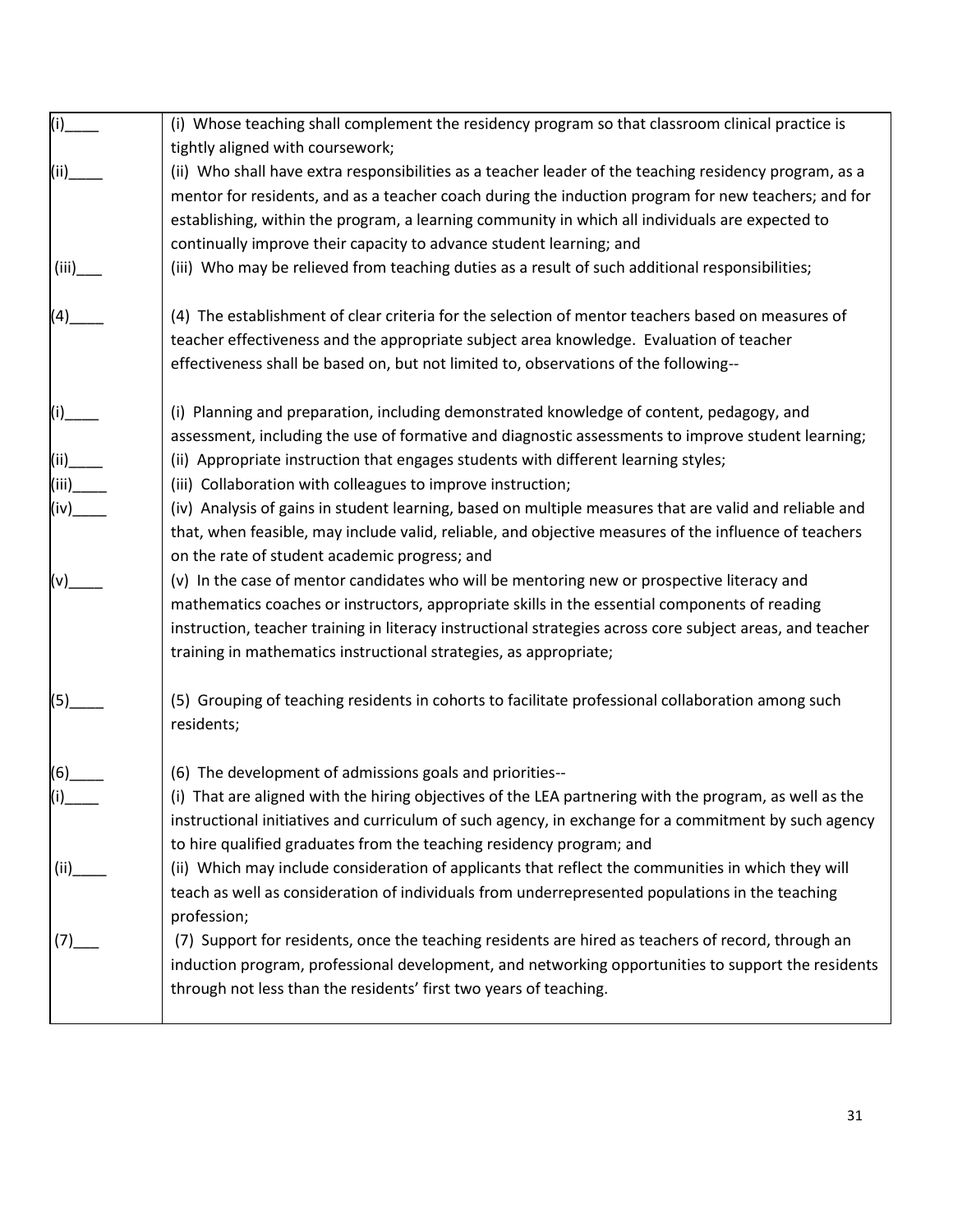| (b)           | (b) Selection of individuals as teaching residents.                                                           |
|---------------|---------------------------------------------------------------------------------------------------------------|
| (1)           | (1) Eligible Individual. In order to be eligible to be a teaching resident in a teaching residency            |
|               | program under this priority, an individual shall--                                                            |
| (i)           | (i) Be a recent graduate of a four-year institution of higher education or a mid-career professional          |
|               | from outside the field of education possessing strong content knowledge or a record of professional           |
|               | accomplishment; and                                                                                           |
| (ii)__        | (ii) Submit an application to the teaching residency program.                                                 |
| $\Big _{(2)}$ | (2) Selection Criteria for Participants. An eligible partnership carrying out a teaching residency            |
|               | program under this priority shall establish criteria for the selection of eligible individuals to participate |
|               | in the teaching residency program based on the following characteristics--                                    |
|               | (i) Strong content knowledge or record of accomplishment in the field or subject area to be taught;           |
|               |                                                                                                               |
| <br>(ii)____  | (ii) Strong verbal and written communication skills, which may be demonstrated by performance on              |
|               | appropriate tests; and                                                                                        |
|               |                                                                                                               |
| (iii)         | (iii) Other attributes linked to effective teaching, which may be determined by interviews or                 |
|               | performance assessments, as specified by the eligible partnership.                                            |
|               | (c) Stipends or salaries; applications; agreements; repayments.                                               |
|               |                                                                                                               |
| (1)           | (1) Stipends or salaries. A teaching residency program under this priority shall provide a one-year           |
|               | living stipend or salary to teaching residents during the teaching residency program;                         |
|               |                                                                                                               |
|               | (2) Applications for stipends or salaries. Each teacher residency candidate desiring a stipend or salary      |
|               | during the period of residency shall submit an application to the eligible partnership at such time, and      |
|               | containing such information and assurances, as the eligible partnership may require;                          |
|               |                                                                                                               |
| (3)           | (3) Agreements to serve. Each application submitted under paragraph (c)(2) of this priority shall             |
|               | contain or be accompanied by an agreement that the applicant will-                                            |
|               |                                                                                                               |
|               | (i) Serve as a full-time teacher for a total of not less than three academic years immediately after          |
|               | successfully completing the teaching residency program;                                                       |
|               | (ii) Fulfill the requirement under paragraph $(c)(3)(i)$ of this priority by teaching in a high-need school   |
|               | served by the high-need LEA in the eligible partnership and teach a subject or area that is designated        |
|               | as high-need by the partnership;                                                                              |
| (iii)         | (iii) Provide to the eligible partnership a certificate, from the chief administrative officer of the LEA in  |
|               | which the resident is employed, of the employment required under paragraph $(c)(3)(i)$ and (ii) of this       |
|               | priority at the beginning of, and upon completion of, each year or partial year of service;                   |
| (iv)          | (iv) Meet the applicable State certification and licensure requirements, including any requirements           |
|               | for certification obtained through alternative routes to certification, or, with regard to special            |
|               | education teachers, the qualifications described in section $612(a)(14)(C)$ of the IDEA, when the             |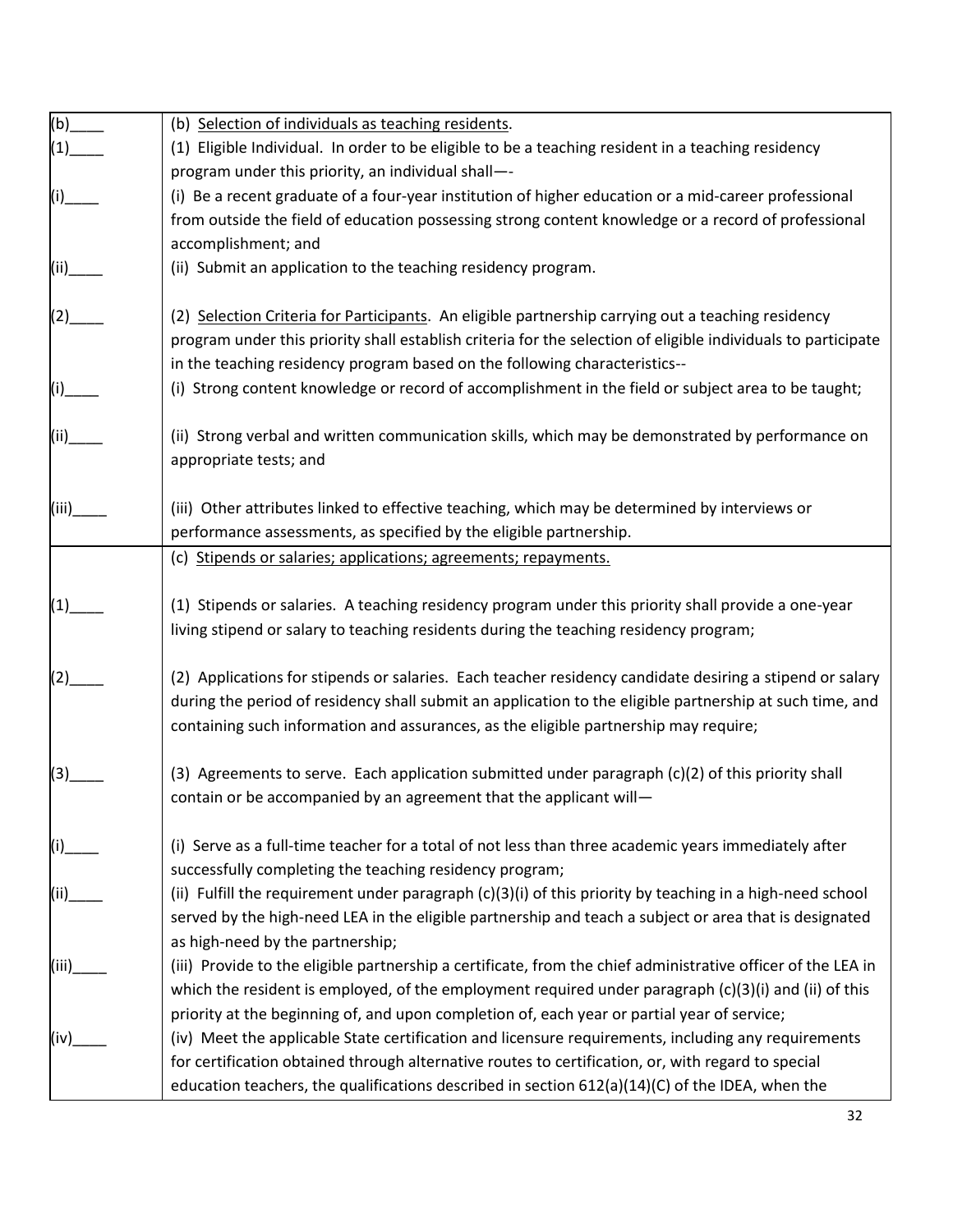|     | applicant begins to fulfill the service obligation under this provision; and                                                                                                                                                                                                                                                                                                                                                                                                                                                                                                                                                      |
|-----|-----------------------------------------------------------------------------------------------------------------------------------------------------------------------------------------------------------------------------------------------------------------------------------------------------------------------------------------------------------------------------------------------------------------------------------------------------------------------------------------------------------------------------------------------------------------------------------------------------------------------------------|
|     | (v) Comply with the requirements set by the eligible partnership under paragraph (e) of this priority if<br>the applicant is unable or unwilling to complete the service obligation required by the paragraph.                                                                                                                                                                                                                                                                                                                                                                                                                    |
|     | (d) Repayments.                                                                                                                                                                                                                                                                                                                                                                                                                                                                                                                                                                                                                   |
|     | (1) In general. A grantee carrying out a teaching residency program under this priority shall require a<br>recipient of a stipend or salary under paragraph (c)(1) of this priority who does not complete, or who<br>notifies the partnership that the recipient intends not to complete, the service obligation required by<br>paragraph (c)(3) of this priority to repay such stipend or salary to the eligible partnership, together<br>with interest, at a rate specified by the partnership in the agreement, and in accordance with such<br>other terms and conditions specified by the eligible partnership, as necessary; |
|     | (2) Other terms and conditions. Any other terms and conditions specified by the eligible partnership<br>may include reasonable provisions for pro rata repayment of the stipend or salary described in<br>paragraph (c)(1) of this priority or for deferral of a teaching resident's service obligation required by<br>paragraph (c)(3) of this priority, on grounds of health, incapacitation, inability to secure employment<br>in a school served by the eligible partnership, being called to active duty in the Armed Forces of the<br>United States, or other extraordinary circumstances;                                  |
| (3) | (3) Use of repayments. An eligible partnership shall use any repayment received under paragraph (d)<br>to carry out additional activities that are consistent with the purposes of this priority.                                                                                                                                                                                                                                                                                                                                                                                                                                 |

\*Actual forms can be found on the TQP webpage.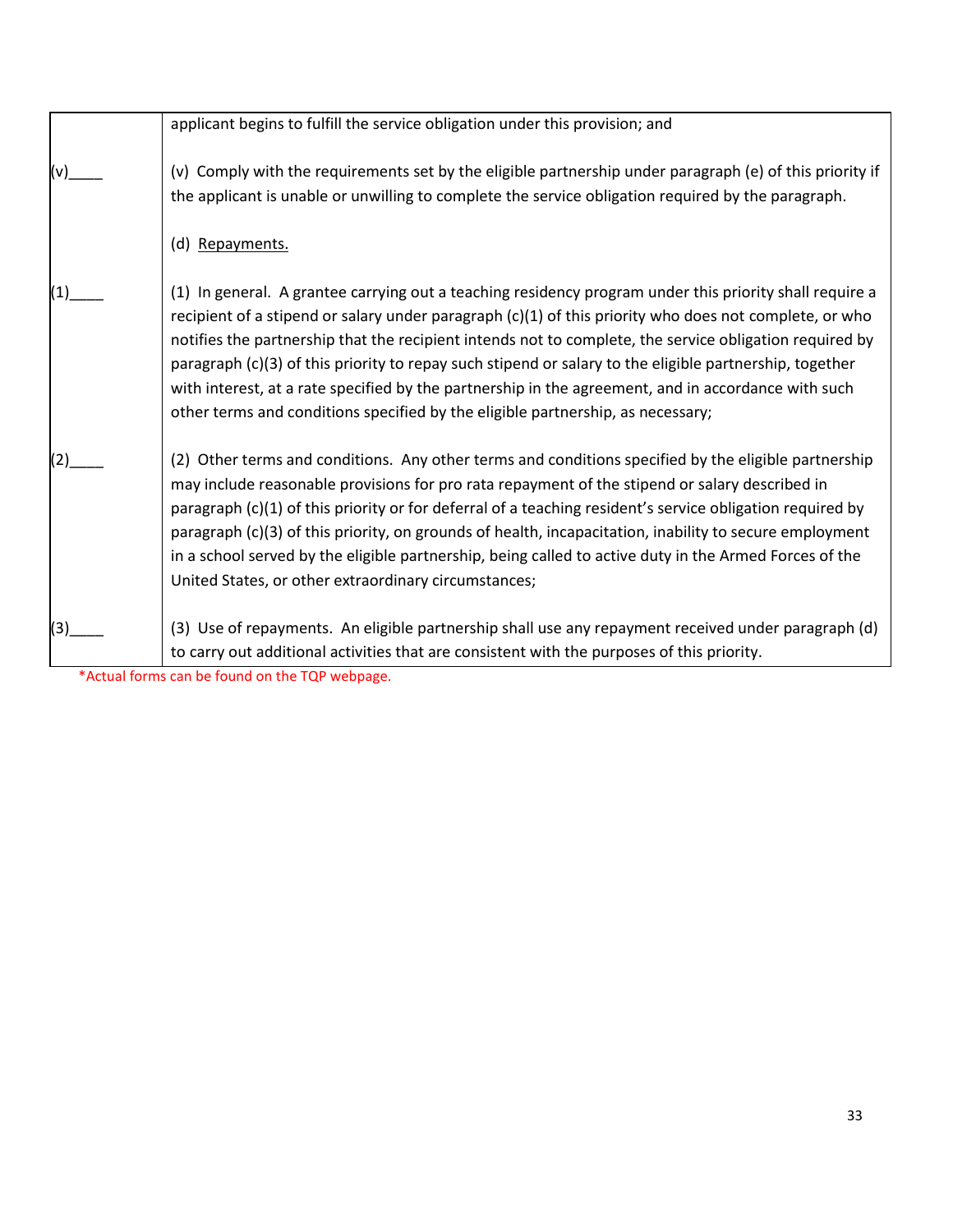| $\mathsf{C}$ .<br>FY 2018 APPLICATION CHECKLIST                                                           |
|-----------------------------------------------------------------------------------------------------------|
| Applicants should review this checklist once they believe they have completed their TQP applications. The |
| checklist contains all mandatory parts of the application.                                                |
|                                                                                                           |
| <b>ED Standard Forms</b>                                                                                  |
| Application for Federal Assistance (SF 424)                                                               |
| Department of Education Supplemental Information for SF 424                                               |
| Department of Education Budget Summary Form (ED 524) Sections A & B                                       |
| Grant Application Form for Project Objectives and Performance Measures                                    |
| Disclosure of Lobbying Activities (SF-LLL)                                                                |
|                                                                                                           |
| <b>Assurances and Certifications</b>                                                                      |
| <b>GEPA Section 427</b>                                                                                   |
| Assurances - Non-Construction Programs (SF 424B)                                                          |
| Grants.gov Lobby form (formerly ED 80-0013 form)                                                          |
|                                                                                                           |
| <b>Application Narrative</b>                                                                              |
| <b>ED Abstract Narrative Form</b>                                                                         |
| <b>Project Narrative Form</b>                                                                             |
| <b>Budget Narrative Form</b>                                                                              |
| Other Attachments Form (Upload Appendices here)                                                           |
|                                                                                                           |

**NOTE**: Eligible applicants should attach all appendices to the Other Attachments Form. The Grants.gov system will allow applicants to attach as many as ten separate appendices in this section; however, applicants are encouraged to limit the number of appendix entries to a reasonable number for a reviewer to read. The entire application package should be no larger than 8MB. Therefore, you may want to check the total size of your package before submission.

TQP Program Checklists are optional. However applicants are strongly encouraged to use the optional checklists listed below. All TQP optional program checklists can be found starting on the TQP program webpage at <http://innovation.ed.gov/what-we-do/teacher-quality/teacher-quality-partnership/>

Optional Eligible Partnership **AND** IHE Verification Checklist (Appendix A)

Optional TQP General Application and Program Requirements Checklist (Appendix B)

Optional High-Need LEA **AND** High-Need School Checklist (Appendix D)

Optional Absolute Priority Checklist (Appendix E)

Match Documentation and Tracking Documents

**TQP Closing Date: June 26, 2018**

 $\Box$  $\Box$  $\Box$  $\Box$  $\Box$